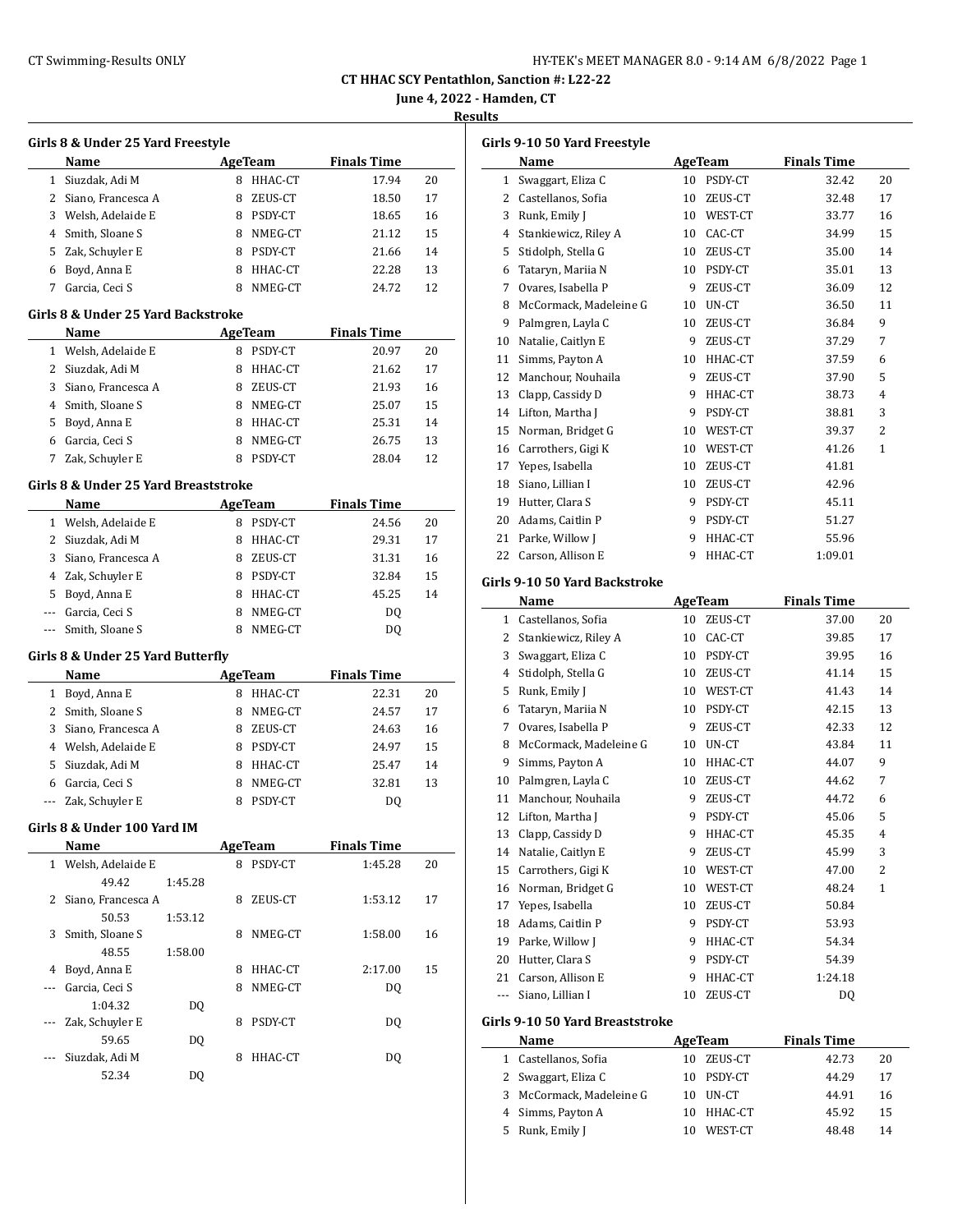**June 4, 2022 - Hamden, CT**

**Results**

| (Girls 9-10 50 Yard Breaststroke) |                              |    |                |                    |                |  |
|-----------------------------------|------------------------------|----|----------------|--------------------|----------------|--|
|                                   | Name                         |    | <b>AgeTeam</b> | <b>Finals Time</b> |                |  |
| 6                                 | Palmgren, Layla C            | 10 | ZEUS-CT        | 48.86              | 13             |  |
| 7                                 | Stankiewicz, Riley A         | 10 | CAC-CT         | 49.18              | 12             |  |
| 8                                 | Stidolph, Stella G           | 10 | ZEUS-CT        | 49.45              | 11             |  |
| 9                                 | Manchour, Nouhaila           | 9  | ZEUS-CT        | 50.31              | 9              |  |
| 10                                | Lifton, Martha J             | 9  | PSDY-CT        | 50.46              | 7              |  |
| 11                                | Norman, Bridget G            |    | 10 WEST-CT     | 51.51              | 6              |  |
| 12                                | Tataryn, Mariia N            |    | 10 PSDY-CT     | 52.42              | 5              |  |
| 13                                | Yepes, Isabella              |    | 10 ZEUS-CT     | 54.53              | $\overline{4}$ |  |
| 14                                | Clapp, Cassidy D             |    | 9 HHAC-CT      | 55.19              | 3              |  |
| 15                                | Siano, Lillian I             |    | 10 ZEUS-CT     | 56.35              | 2              |  |
| 16                                | Carrothers, Gigi K           |    | 10 WEST-CT     | 58.60              | 1              |  |
| 17                                | Natalie, Caitlyn E           | 9  | ZEUS-CT        | 59.05              |                |  |
| $---$                             | Carson, Allison E            | 9. | HHAC-CT        | DQ                 |                |  |
| ---                               | Adams, Caitlin P             | 9  | PSDY-CT        | DQ                 |                |  |
| ---                               | Hutter, Clara S              | 9  | PSDY-CT        | DQ                 |                |  |
| ---                               | Parke, Willow J              | 9. | HHAC-CT        | DQ                 |                |  |
| ---                               | Ovares, Isabella P           | 9  | ZEUS-CT        | <b>DQ</b>          |                |  |
|                                   |                              |    |                |                    |                |  |
|                                   | Girls 9-10 50 Yard Butterfly |    |                |                    |                |  |
|                                   | Name                         |    | AgeTeam        | <b>Finals Time</b> |                |  |
| $\mathbf{1}$                      | Swaggart, Eliza C            |    | 10 PSDY-CT     | 35.88              | 20             |  |
| 2                                 | Stankiewicz, Riley A         |    | 10 CAC-CT      | 39.40              | 17             |  |
| 3                                 | Castellanos, Sofia           |    | 10 ZEUS-CT     | 40.47              | 16             |  |
| 4                                 | Stidolph, Stella G           |    | 10 ZEUS-CT     | 40.61              | 15             |  |
| 5                                 | McCormack, Madeleine G       | 10 | UN-CT          | 42.56              | 14             |  |
| 6                                 | Runk, Emily J                |    | 10 WEST-CT     | 44.07              | 13             |  |
| 7                                 | Tataryn, Mariia N            |    | 10 PSDY-CT     | 44.74              | 12             |  |
| 8                                 | Manchour, Nouhaila           | 9  | ZEUS-CT        | 44.83              | 11             |  |
| 9                                 | Norman, Bridget G            |    | 10 WEST-CT     | 48.57              | 9              |  |
| 10                                | Ovares, Isabella P           | 9  | ZEUS-CT        | 48.75              | 7              |  |
| 11                                | Simms, Payton A              |    | 10 HHAC-CT     | 49.95              | 6              |  |
| 12                                | Lifton, Martha J             |    | 9 PSDY-CT      | 50.92              | 5              |  |
| 13                                | Yepes, Isabella              |    | 10 ZEUS-CT     | 50.95              | 4              |  |
| 14                                | Natalie, Caitlyn E           | 9  | ZEUS-CT        | 52.12              | 3              |  |
| 15                                | Clapp, Cassidy D             | 9  | HHAC-CT        | 55.01              | 2              |  |
| 16                                | Siano, Lillian I             | 10 | ZEUS-CT        | 1:06.80            | 1              |  |
| ---                               | Carrothers, Gigi K           | 10 | WEST-CT        | DQ                 |                |  |
| ---                               | Adams, Caitlin P             | 9  | PSDY-CT        | DQ                 |                |  |
| ---                               | Hutter, Clara S              | 9  | PSDY-CT        | DQ                 |                |  |
|                                   | Palmgren, Layla C            | 10 | ZEUS-CT        | <b>DQ</b>          |                |  |
|                                   | Girls 9-10 100 Yard IM       |    |                |                    |                |  |
|                                   | Name                         |    | <b>AgeTeam</b> | <b>Finals Time</b> |                |  |
| 1                                 | Castellanos, Sofia           | 10 | ZEUS-CT        | 1:19.63            | 20             |  |
|                                   | 36.66<br>1:19.63             |    |                |                    |                |  |
| 2                                 | Swaggart, Eliza C            | 10 | PSDY-CT        | 1:21.86            | 17             |  |

37.89 1:21.86 3 Stankiewicz, Riley A 10 CAC-CT 39.42 1:25.07 4 Runk, Emily J 10 WEST-CT 39.69 1:26.79 5 McCormack, Madeleine G 10 UN-CT 41.01 1:30.62 6 Palmgren, Layla C 10 ZEUS-CT 41.48 1:31.62

|                    |                |      | r arbono, menenzie u |    |         | 20. U I |
|--------------------|----------------|------|----------------------|----|---------|---------|
| 50.92              | 5              | 2    | Tolley, Claire D     | 12 | SAQ-CT  | 27.06   |
| 50.95              | $\overline{4}$ | 3    | Prissert, Lucca E    | 11 | WEST-CT | 30.01   |
| 52.12              | 3              | 4    | Levine, Sawyer E     | 12 | NMEG-CT | 30.16   |
| 55.01              | 2              | 5    | Jalakas, Heili K     | 12 | PSDY-CT | 30.20   |
| 1:06.80            | $\mathbf{1}$   | $*6$ | Frazer, Rowan B      | 11 | UN-CT   | 30.56   |
| DQ                 |                | *6   | Asante, Abby O       | 11 | ZEUS-CT | 30.56   |
| D <sub>0</sub>     |                | 8    | Nicotra, Angie T     | 11 | HHAC-CT | 30.93   |
| DQ                 |                | 9    | Chmiel, Antonina J   | 12 | WEST-CT | 31.66   |
| DQ                 |                | 10   | Nicotra, JoJo A      | 11 | HHAC-CT | 31.76   |
|                    |                | 11   | Muga, Faith W        | 11 | UN-CT   | 31.84   |
| <b>Finals Time</b> |                | 12   | Battersby, Mary A    | 12 | UN-CT   | 32.49   |
| 1:19.63            | 20             | 13   | Ditzel, Amelia S     | 12 | UN-CT   | 33.11   |
|                    |                | 14   | Bershtein, Shayann S | 11 | HHAC-CT | 33.13   |
| 1:21.86            | 17             | 15   | Orbezo, Rafaella C   | 12 | WEST-CT | 33.15   |
|                    |                | 16   | Bergeron, Rachel E   | 12 | NMEG-CT | 33.21   |
| 1:25.07            | 16             | 17   | Gallagher, Gigi M    | 12 | SAO-CT  | 33.32   |
|                    |                | 18   | Jones, Quinn R       | 12 | WEST-CT | 33.59   |
| 1:26.79            | 15             | 19   | Kelson, Gabby S      | 12 | WEST-CT | 33.82   |
|                    |                | 20   | Kiley, Louisa G      | 11 | PSDY-CT | 33.85   |
| 1:30.62            | 14             | 21   | Parr, Leah M         | 11 | WEST-CT | 33.91   |
|                    |                | 22   | Tucker, Aubrey E     | 12 | CAC-CT  | 35.15   |
| 1:31.62            | 13             | 23   | Toquica, Iyanna      | 11 | ZEUS-CT | 35.32   |
|                    |                | 24   | Micale, Lily A       | 12 | HHAC-CT | 36.07   |
|                    |                |      |                      |    |         |         |

 $\overline{a}$ 

| 7  | Simms, Payton A    |         | 10 | HHAC-CT | 1:34.71 | 12             |
|----|--------------------|---------|----|---------|---------|----------------|
|    | 44.61              | 1:34.71 |    |         |         |                |
| 8  | Stidolph, Stella G |         | 10 | ZEUS-CT | 1:35.39 | 11             |
|    | 42.22              | 1:35.39 |    |         |         |                |
| 9  | Manchour, Nouhaila |         | 9  | ZEUS-CT | 1:36.02 | 9              |
|    | 44.31              | 1:36.02 |    |         |         |                |
| 10 | Ovares, Isabella P |         | 9  | ZEUS-CT | 1:37.87 | 7              |
|    | 44.27              | 1:37.87 |    |         |         |                |
| 11 | Lifton, Martha J   |         | 9  | PSDY-CT | 1:38.39 | 6              |
|    | 43.49              | 1:38.39 |    |         |         |                |
| 12 | Natalie, Caitlyn E |         | 9  | ZEUS-CT | 1:39.63 | 5              |
|    | 44.84              | 1:39.63 |    |         |         |                |
| 13 | Norman, Bridget G  |         | 10 | WEST-CT | 1:39.88 | $\overline{4}$ |
|    | 46.34              | 1:39.88 |    |         |         |                |
| 14 | Clapp, Cassidy D   |         | 9  | HHAC-CT | 1:42.85 | 3              |
|    | 48.37              | 1:42.85 |    |         |         |                |
| 15 | Carrothers, Gigi K |         | 10 | WEST-CT | 1:45.93 | 2              |
|    | 47.20              | 1:45.93 |    |         |         |                |
| 16 | Siano, Lillian I   |         | 10 | ZEUS-CT | 1:50.95 | $\mathbf{1}$   |
|    | 55.68              | 1:50.95 |    |         |         |                |
|    | Yepes, Isabella    |         | 10 | ZEUS-CT | DQ      |                |
|    | 51.20              |         |    |         |         |                |
|    | Tataryn, Mariia N  |         | 10 | PSDY-CT | DQ      |                |
|    | 40.59              | DQ      |    |         |         |                |
|    | Adams, Caitlin P   |         | 9  | PSDY-CT | DQ      |                |
|    | 1:08.37            | DQ      |    |         |         |                |
|    | Parke, Willow J    |         | 9  | HHAC-CT | DQ      |                |
|    | 1:17.83            |         |    |         |         |                |
|    | Hutter, Clara S    |         | 9  | PSDY-CT | DQ      |                |
|    | 53.69              | DQ      |    |         |         |                |

#### **Girls 11-12 50 Yard Freestyle**

|      | Name                 | AgeTeam |                | <b>Finals Time</b> |                |
|------|----------------------|---------|----------------|--------------------|----------------|
| 1    | Parsons, McKenzie G  | 12      | WEST-CT        | 26.84              | 20             |
| 2    | Tolley, Claire D     | 12      | SAQ-CT         | 27.06              | 17             |
| 3    | Prissert, Lucca E    | 11      | WEST-CT        | 30.01              | 16             |
| 4    | Levine, Sawyer E     | 12      | NMEG-CT        | 30.16              | 15             |
| 5    | Jalakas, Heili K     | 12      | PSDY-CT        | 30.20              | 14             |
| $*6$ | Frazer, Rowan B      | 11      | UN-CT          | 30.56              | 12.5           |
| $*6$ | Asante, Abby O       | 11      | ZEUS-CT        | 30.56              | 12.5           |
| 8    | Nicotra, Angie T     | 11      | HHAC-CT        | 30.93              | 11             |
| 9    | Chmiel, Antonina J   | 12      | WEST-CT        | 31.66              | 9              |
| 10   | Nicotra, JoJo A      | 11      | HHAC-CT        | 31.76              | 7              |
| 11   | Muga, Faith W        | 11      | UN-CT          | 31.84              | 6              |
| 12   | Battersby, Mary A    | 12      | UN-CT          | 32.49              | 5              |
| 13   | Ditzel, Amelia S     | 12      | UN-CT          | 33.11              | $\overline{4}$ |
| 14   | Bershtein, Shayann S | 11      | HHAC-CT        | 33.13              | 3              |
| 15   | Orbezo, Rafaella C   | 12      | WEST-CT        | 33.15              | 2              |
| 16   | Bergeron, Rachel E   | 12      | NMEG-CT        | 33.21              | $\mathbf{1}$   |
| 17   | Gallagher, Gigi M    | 12      | SAO-CT         | 33.32              |                |
| 18   | Jones, Quinn R       | 12      | WEST-CT        | 33.59              |                |
| 19   | Kelson, Gabby S      | 12      | WEST-CT        | 33.82              |                |
| 20   | Kiley, Louisa G      | 11      | PSDY-CT        | 33.85              |                |
| 21   | Parr, Leah M         | 11      | WEST-CT        | 33.91              |                |
| 22   | Tucker, Aubrey E     | 12      | CAC-CT         | 35.15              |                |
| 23   | Toquica, Iyanna      | 11      | ZEUS-CT        | 35.32              |                |
| ົາ 4 | Migola Like A        |         | $12$ IIIIAC CT | 26.07              |                |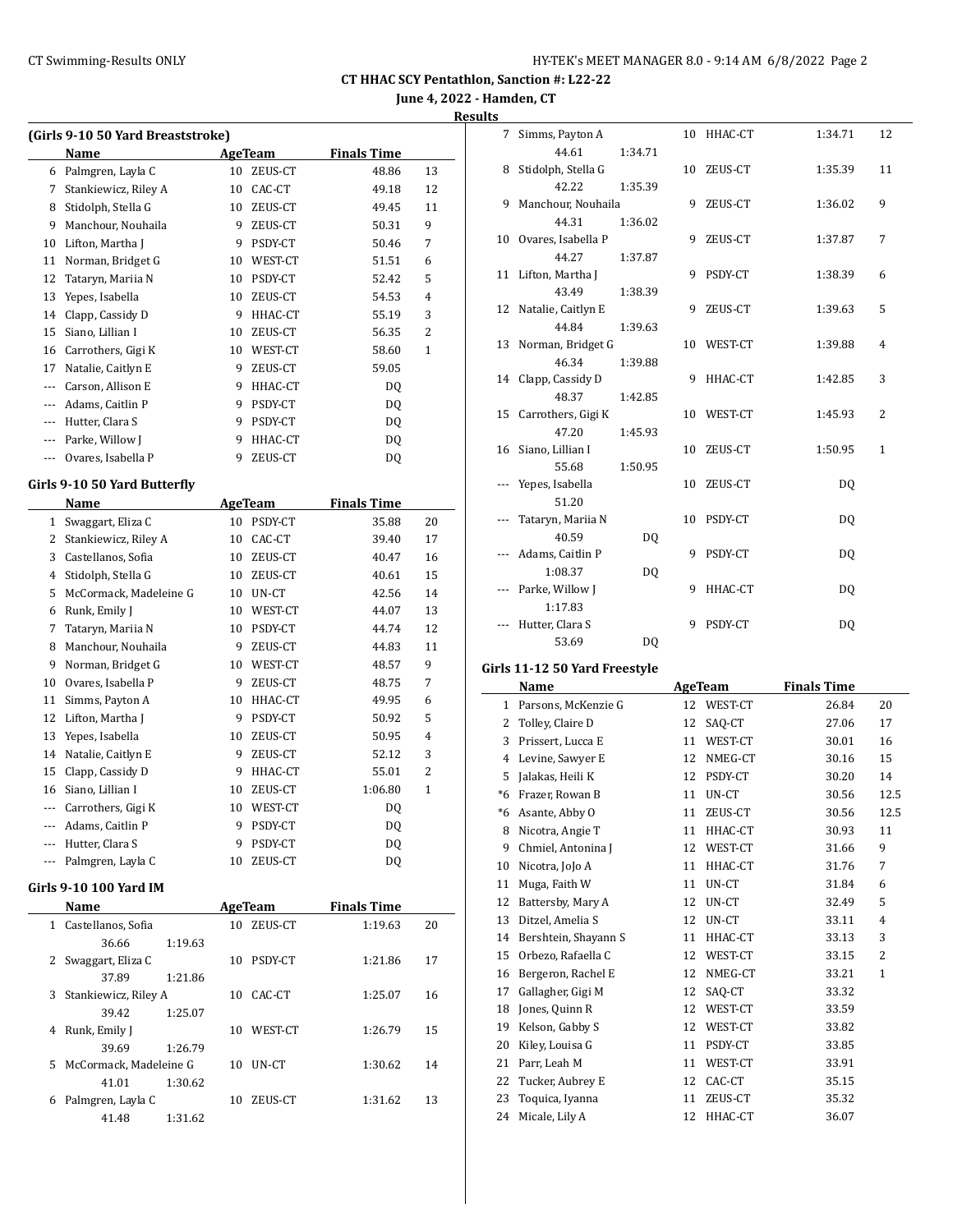**June 4, 2022 - Hamden, CT**

**Results**

|    | (Girls 11-12 50 Yard Freestyle) |    |                |                    |                |
|----|---------------------------------|----|----------------|--------------------|----------------|
|    | Name                            |    | <b>AgeTeam</b> | <b>Finals Time</b> |                |
| 25 | Mora, Olivia S                  | 11 | ZEUS-CT        | 36.31              |                |
| 26 | Brewer, Amiya                   | 12 | WEST-CT        | 37.86              |                |
| 27 | Quezada, Ashley D               | 11 | ZEUS-CT        | 38.28              |                |
| 28 | Wan, Kaili R                    | 12 | HHAC-CT        | 39.68              |                |
| 29 | Gosling, Orlaith M              | 11 | WEST-CT        | 42.64              |                |
| 30 | Baker, Sophia L                 | 11 | WEST-CT        | 46.07              |                |
|    | Girls 11-12 50 Yard Backstroke  |    |                |                    |                |
|    | Name                            |    | AgeTeam        | <b>Finals Time</b> |                |
| 1  | Parsons, McKenzie G             | 12 | WEST-CT        | 30.92              | 20             |
| 2  | Tolley, Claire D                | 12 | SAQ-CT         | 32.15              | 17             |
| 3  | Jalakas, Heili K                | 12 | PSDY-CT        | 33.23              | 16             |
| 4  | Prissert, Lucca E               |    | 11 WEST-CT     | 34.94              | 15             |
| 5  | Levine, Sawyer E                | 12 | NMEG-CT        | 35.06              | 14             |
| 6  | Frazer, Rowan B                 | 11 | UN-CT          | 36.44              | 13             |
| 7  | Orbezo, Rafaella C              | 12 | WEST-CT        | 36.84              | 12             |
| 8  | Nicotra, Angie T                | 11 | HHAC-CT        | 37.59              | 11             |
| 9  | Asante, Abby O                  | 11 | ZEUS-CT        | 37.83              | 9              |
| 10 | Bershtein, Shayann S            | 11 | HHAC-CT        | 38.55              | 7              |
| 11 | Ditzel, Amelia S                | 12 | UN-CT          | 38.73              | 6              |
| 12 | Kelson, Gabby S                 | 12 | WEST-CT        | 38.77              | 5              |
| 13 | Muga, Faith W                   |    | 11 UN-CT       | 39.18              | $\overline{4}$ |
| 14 | Chmiel, Antonina J              |    | 12 WEST-CT     | 39.59              | 3              |
| 15 | Nicotra, JoJo A                 | 11 | HHAC-CT        | 40.00              | $\overline{2}$ |
| 16 | Jones, Quinn R                  | 12 | WEST-CT        | 40.01              | 1              |
| 17 | Parr, Leah M                    | 11 | WEST-CT        | 40.11              |                |
| 18 | Battersby, Mary A               | 12 | UN-CT          | 40.79              |                |
| 19 | Micale, Lily A                  | 12 | HHAC-CT        | 42.48              |                |
| 20 | Quezada, Ashley D               | 11 | ZEUS-CT        | 42.86              |                |
| 21 | Toquica, Iyanna                 | 11 | ZEUS-CT        | 42.87              |                |
| 22 | Bergeron, Rachel E              |    | 12 NMEG-CT     | 43.37              |                |
| 23 | Gallagher, Gigi M               | 12 | SAQ-CT         | 43.89              |                |
| 24 | Tucker, Aubrey E                | 12 | CAC-CT         | 44.36              |                |
| 25 | Brewer, Amiya                   | 12 | WEST-CT        | 44.99              |                |
| 26 | Mora, Olivia S                  | 11 | ZEUS-CT        | 46.02              |                |
| 27 | Wan, Kaili R                    | 12 | HHAC-CT        | 48.07              |                |
| 28 | Baker, Sophia L                 | 11 | WEST-CT        | 50.03              |                |
| 29 | Gosling, Orlaith M              | 11 | WEST-CT        | 54.69              |                |

#### **Girls 11-12 50 Yard Breaststroke**

|    | Name                 |    | <b>AgeTeam</b> | <b>Finals Time</b> |       |    |
|----|----------------------|----|----------------|--------------------|-------|----|
| 1  | Parsons, McKenzie G  |    | 12 WEST-CT     |                    | 37.02 | 20 |
| 2  | Frazer, Rowan B      | 11 | UN-CT          |                    | 39.43 | 17 |
| 3  | Prissert, Lucca E    | 11 | WEST-CT        |                    | 40.29 | 16 |
| 4  | Tolley, Claire D     | 12 | SAQ-CT         |                    | 41.64 | 15 |
| 5  | Jalakas, Heili K     | 12 | PSDY-CT        |                    | 42.33 | 14 |
| 6  | Parr, Leah M         | 11 | WEST-CT        |                    | 42.36 | 13 |
| 7  | Levine, Sawyer E     | 12 | NMEG-CT        |                    | 42.74 | 12 |
| 8  | Toquica, Iyanna      | 11 | ZEUS-CT        |                    | 42.81 | 11 |
| 9  | Jones, Quinn R       | 12 | WEST-CT        |                    | 42.84 | 9  |
| 10 | Bershtein, Shayann S | 11 | HHAC-CT        |                    | 42.96 | 7  |
| 11 | Chmiel, Antonina J   | 12 | WEST-CT        |                    | 42.97 | 6  |
| 12 | Gallagher, Gigi M    | 12 | SAO-CT         |                    | 43.99 | 5  |
| 13 | Nicotra, Angie T     | 11 | HHAC-CT        |                    | 44.91 | 4  |
| 14 | Muga, Faith W        | 11 | UN-CT          |                    | 45.61 | 3  |

| 15 | Asante, Abby O     | 11 | ZEUS-CT | 46.82   | $\overline{2}$ |
|----|--------------------|----|---------|---------|----------------|
| 16 | Bergeron, Rachel E | 12 | NMEG-CT | 46.96   | $\mathbf{1}$   |
| 17 | Ditzel, Amelia S   | 12 | UN-CT   | 47.04   |                |
| 18 | Battersby, Mary A  | 12 | UN-CT   | 47.15   |                |
| 19 | Kelson, Gabby S    | 12 | WEST-CT | 47.32   |                |
| 20 | Brewer, Amiya      | 12 | WEST-CT | 47.45   |                |
| 21 | Orbezo, Rafaella C | 12 | WEST-CT | 47.86   |                |
| 22 | Tucker, Aubrey E   | 12 | CAC-CT  | 50.33   |                |
| 23 | Wan, Kaili R       | 12 | HHAC-CT | 55.50   |                |
| 24 | Micale, Lily A     | 12 | HHAC-CT | 56.79   |                |
| 25 | Quezada, Ashley D  | 11 | ZEUS-CT | 57.22   |                |
| 26 | Gosling, Orlaith M | 11 | WEST-CT | 59.67   |                |
| 27 | Baker, Sophia L    | 11 | WEST-CT | 1:00.95 |                |
|    | Mora, Olivia S     | 11 | ZEUS-CT | DQ      |                |
|    | Nicotra, JoJo A    | 11 | HHAC-CT | DO.     |                |
|    | Kiley, Louisa G    | 11 | PSDY-CT | DNF     |                |

# **Girls 11-12 50 Yard Butterfly**

|       | Name                 |    | <b>AgeTeam</b> | <b>Finals Time</b> |                |
|-------|----------------------|----|----------------|--------------------|----------------|
| 1     | Parsons, McKenzie G  | 12 | WEST-CT        | 27.32              | 20             |
| 2     | Tolley, Claire D     | 12 | SAQ-CT         | 33.01              | 17             |
| 3     | Jalakas, Heili K     | 12 | PSDY-CT        | 34.06              | 16             |
| 4     | Bershtein, Shayann S | 11 | HHAC-CT        | 34.09              | 15             |
| 5     | Prissert, Lucca E    | 11 | WEST-CT        | 35.69              | 14             |
| 6     | Levine, Sawyer E     | 12 | NMEG-CT        | 35.82              | 13             |
| 7     | Ditzel, Amelia S     | 12 | UN-CT          | 35.84              | 12             |
| 8     | Asante, Abby O       | 11 | ZEUS-CT        | 36.12              | 11             |
| 9     | Nicotra, JoJo A      | 11 | HHAC-CT        | 36.38              | 9              |
| 10    | Battersby, Mary A    | 12 | UN-CT          | 37.12              | 7              |
| $*11$ | Muga, Faith W        | 11 | UN-CT          | 38.71              | 5.5            |
| $*11$ | Orbezo, Rafaella C   | 12 | WEST-CT        | 38.71              | 5.5            |
| 13    | Chmiel, Antonina J   | 12 | WEST-CT        | 38.93              | $\overline{4}$ |
| 14    | Nicotra, Angie T     | 11 | HHAC-CT        | 38.98              | 3              |
| 15    | Frazer, Rowan B      | 11 | UN-CT          | 39.03              | 2              |
| 16    | Parr, Leah M         | 11 | WEST-CT        | 39.04              | 1              |
| 17    | Tucker, Aubrey E     | 12 | CAC-CT         | 39.23              |                |
| 18    | Toquica, Iyanna      | 11 | ZEUS-CT        | 39.29              |                |
| 19    | Kelson, Gabby S      | 12 | WEST-CT        | 39.38              |                |
| 20    | Jones, Quinn R       | 12 | WEST-CT        | 39.41              |                |
| 21    | Micale, Lily A       | 12 | HHAC-CT        | 42.20              |                |
| 22    | Gallagher, Gigi M    | 12 | SAQ-CT         | 42.78              |                |
| 23    | Bergeron, Rachel E   | 12 | NMEG-CT        | 43.22              |                |
| 24    | Quezada, Ashley D    | 11 | ZEUS-CT        | 45.67              |                |
| 25    | Mora, Olivia S       | 11 | ZEUS-CT        | 49.13              |                |
| 26    | Brewer, Amiya        | 12 | WEST-CT        | 53.11              |                |
| 27    | Wan, Kaili R         | 12 | HHAC-CT        | 55.52              |                |
| 28    | Baker, Sophia L      | 11 | WEST-CT        | 1:03.31            |                |
| ---   | Gosling, Orlaith M   | 11 | WEST-CT        | DQ                 |                |
|       |                      |    |                |                    |                |

### **Girls 11-12 200 Yard IM**

| Name                |         | AgeTeam |            |         | <b>Finals Time</b> |    |
|---------------------|---------|---------|------------|---------|--------------------|----|
| Parsons, McKenzie G |         |         | 12 WEST-CT |         | 2:20.62            | 20 |
| 28.35               | 1:03.99 |         | 1:47.85    | 2:20.62 |                    |    |
| 2 Tolley, Claire D  |         |         | 12 SAO-CT  |         | 2:34.41            | 17 |
| 33.11               | 1:10.96 |         | 2:00.83    | 2:34.41 |                    |    |
| Jalakas, Heili K    |         |         | PSDY-CT    |         | 2:38.71            | 16 |
| 34.34               | 1:12.51 |         | 2:02.47    | 2:38.71 |                    |    |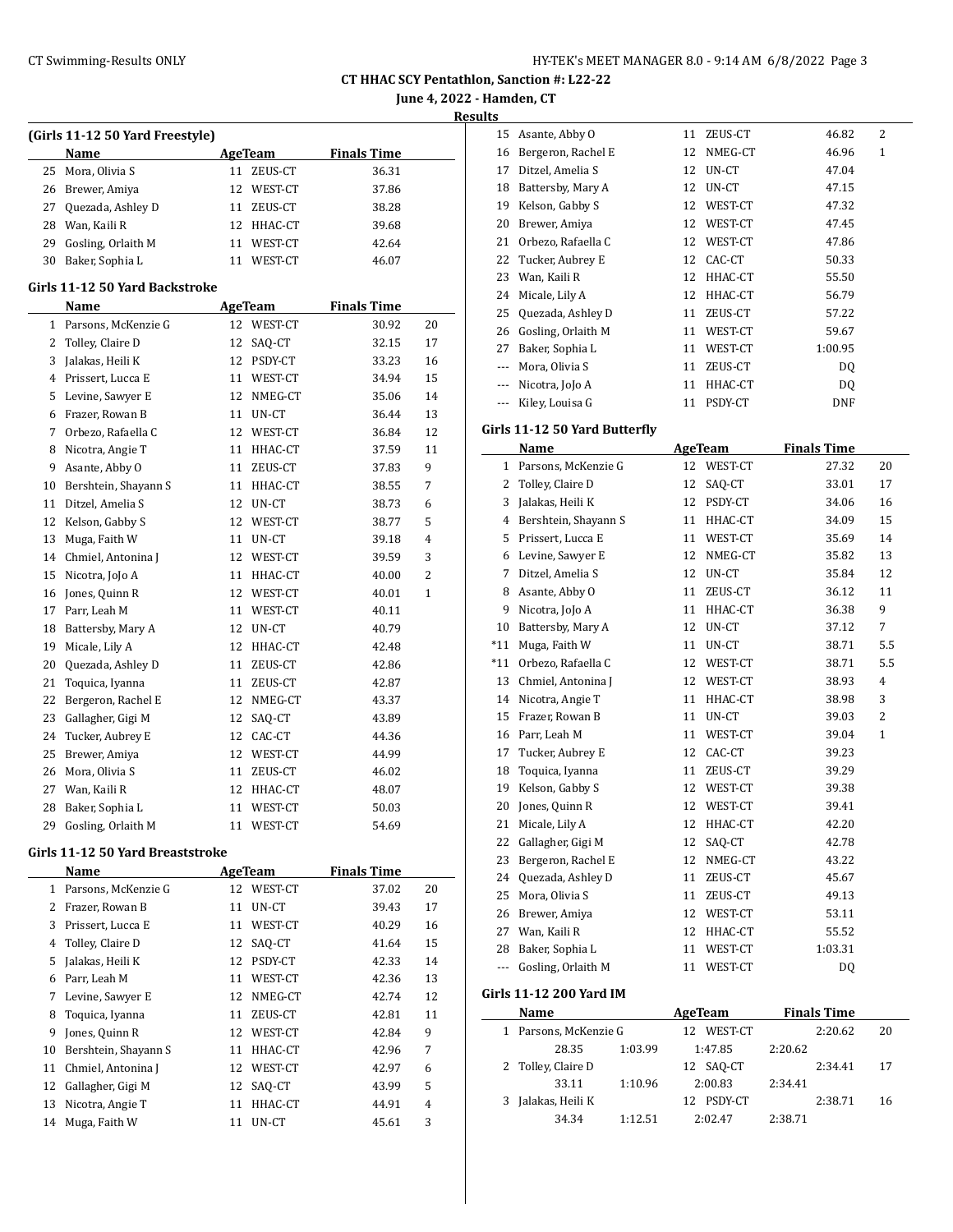**June 4, 2022 - Hamden, CT**

**Results**

|     | (Girls 11-12 200 Yard IM) |         |               |         |                    |    |
|-----|---------------------------|---------|---------------|---------|--------------------|----|
|     | Name                      |         | AgeTeam       |         | <b>Finals Time</b> |    |
|     | 4 Levine, Sawyer E        |         | 12 NMEG-CT    |         | 2:49.33            | 15 |
|     | 36.55                     | 1:17.18 | 2:12.02       | 2:49.33 |                    |    |
| 5   | Prissert, Lucca E         |         | 11 WEST-CT    |         | 2:49.88            | 14 |
|     | 36.84                     | 1:18.75 | 2:12.39       | 2:49.88 |                    |    |
| 6   | Chmiel, Antonina J        |         | 12 WEST-CT    |         | 2:54.66            | 13 |
|     | 41.70                     | 1:25.59 | 2:16.55       | 2:54.66 |                    |    |
| 7   | Bershtein, Shayann S      |         | 11 HHAC-CT    |         | 2:55.96            | 12 |
|     | 37.13                     | 1:21.89 | 2:16.75       | 2:55.96 |                    |    |
| 8   | Asante, Abby O            |         | 11 ZEUS-CT    |         | 2:56.05            | 11 |
|     | 37.08                     | 1:19.82 | 2:16.35       | 2:56.05 |                    |    |
| 9   | Ditzel, Amelia S          |         | 12 UN-CT      |         | 2:56.39            | 9  |
|     | 36.45                     | 1:21.33 | 2:19.47       | 2:56.39 |                    |    |
| 10  | Frazer, Rowan B           |         | 11 UN-CT      |         | 2:57.92            | 7  |
|     | 42.05                     | 1:26.68 | 2:19.26       | 2:57.92 |                    |    |
| 11  | Nicotra, Angie T          |         | 11 HHAC-CT    |         | 2:59.54            | 6  |
|     | 39.92                     | 1:25.00 | 2:22.85       | 2:59.54 |                    |    |
| 12  | Parr, Leah M              |         | 11 WEST-CT    |         | 3:02.26            | 5  |
|     | 39.31                     | 1:26.61 | 2:21.58       | 3:02.26 |                    |    |
| 13  | Kelson, Gabby S           |         | 12 WEST-CT    |         | 3:04.51            | 4  |
|     | 39.15                     | 1:24.86 | 2:22.88       | 3:04.51 |                    |    |
| 14  | Jones, Quinn R            |         | 12 WEST-CT    |         | 3:04.97            | 3  |
|     | 43.13                     | 1:29.25 | 2:22.64       | 3:04.97 |                    |    |
| 15  | Battersby, Mary A         |         | 12 UN-CT      |         | 3:06.09            | 2  |
|     | 38.52                     | 1:26.01 | 2:27.55       | 3:06.09 |                    |    |
| 16  | Gallagher, Gigi M         |         | 12 SAQ-CT     |         | 3:07.06            | 1  |
|     | 40.87                     | 1:30.06 | 2:26.06       | 3:07.06 |                    |    |
| 17  | Orbezo, Rafaella C        |         | 12 WEST-CT    |         | 3:07.35            |    |
|     | 38.61                     | 1:23.01 | 2:24.23       | 3:07.35 |                    |    |
| 18  | Muga, Faith W             |         | 11 UN-CT      |         | 3:08.70            |    |
|     | 40.61                     | 1:27.18 | 2:27.23       | 3:08.70 |                    |    |
| 19  | Toquica, Iyanna           |         | 11 ZEUS-CT    |         | 3:11.17            |    |
|     | 42.23                     | 1:32.96 | 2:25.85       | 3:11.17 |                    |    |
| 20  | Bergeron, Rachel E        |         | 12 NMEG-CT    |         | 3:12.16            |    |
|     | 45.13                     | 1:34.92 | 2:31.39       | 3:12.16 |                    |    |
| 21  | Kiley, Louisa G           |         | 11 PSDY-CT    |         | 3:18.98            |    |
|     | 40.05                     | 1:31.79 | 2:34.65       | 3:18.98 |                    |    |
| 22  | Tucker, Aubrey E          |         | 12 CAC-CT     |         | 3:20.89            |    |
|     | 39.87                     | 1:31.02 | 2:31.87       | 3:20.89 |                    |    |
| 23  | Quezada, Ashley D         |         | 11 ZEUS-CT    |         | 3:25.38            |    |
|     | 43.50                     | 1:31.36 | 2:40.16       | 3:25.38 |                    |    |
| 24  | Micale, Lily A            |         | 12 HHAC-CT    |         | 3:30.30            |    |
|     | 47.50                     | 1:39.19 | 2:42.53       | 3:30.30 |                    |    |
| 25  | Baker, Sophia L           |         | 11 WEST-CT    |         | 4:02.84            |    |
|     | 1:01.83                   | 1:57.17 | 3:07.26       | 4:02.84 |                    |    |
| --- | Mora, Olivia S            |         | ZEUS-CT<br>11 |         | DQ                 |    |
| --- | Nicotra, JoJo A           |         | 11 HHAC-CT    |         | DQ                 |    |
|     | 36.76                     | 1:39.61 | 2:26.80       | DQ      |                    |    |
|     | Brewer, Amiya             |         | 12 WEST-CT    |         | DQ                 |    |
|     | 54.27                     | 1:48.40 | 2:47.91       | DQ      |                    |    |

### **Girls 13-14 100 Yard Freestyle**

| Name            |       | <b>Finals Time</b><br>AgeTeam |       |    |  |
|-----------------|-------|-------------------------------|-------|----|--|
| 1 Fedor. Kate O |       | 14 ZEUS-CT                    | 54.07 | 20 |  |
| 25.88           | 54.07 |                               |       |    |  |

| $\overline{\phantom{a}}$ |                       |         |    |            |         |              |
|--------------------------|-----------------------|---------|----|------------|---------|--------------|
| 2                        | Gies, Caroline C      |         | 13 | ZEUS-CT    | 59.63   | 17           |
|                          | 29.24                 | 59.63   |    |            |         |              |
| 3                        | Carvente, Ashley      |         |    | 14 ZEUS-CT | 59.97   | 16           |
|                          | 29.35                 | 59.97   |    |            |         |              |
| 4                        | Barnwell, Mary Kate K |         |    | 13 UN-CT   | 1:00.41 | 15           |
|                          | 29.18                 | 1:00.41 |    |            |         |              |
| 5                        | Gallagher, Anna E     |         | 14 | SAQ-CT     | 1:00.54 | 14           |
|                          | 29.19                 | 1:00.54 |    |            |         |              |
| 6                        | Fleming, Clarissa K   |         |    | 13 WEST-CT | 1:00.88 | 13           |
|                          | 29.57                 | 1:00.88 |    |            |         |              |
| 8                        | Damico, Grace E       |         |    | 14 HHAC-CT | 1:03.06 | 11           |
|                          | 30.80                 | 1:03.06 |    |            |         |              |
| 9                        | Niejelow, Larissa N   |         |    | 13 UN-CT   | 1:05.03 | 9            |
|                          | 30.62                 | 1:05.03 |    |            |         |              |
| 10                       | Cunningham, Rose      |         | 14 | NMEG-CT    | 1:06.07 | 7            |
|                          | 30.79                 | 1:06.07 |    |            |         |              |
| 11                       | Holden, Ryann N       |         |    | 14 ZEUS-CT | 1:06.15 | 6            |
|                          | 32.32                 | 1:06.15 |    |            |         |              |
| 12                       | Valji, Caitlin N      |         |    | 14 PSDY-CT | 1:07.69 | 5            |
|                          | 32.87                 | 1:07.69 |    |            |         |              |
| 13                       | Maynard, Peyton L     |         | 13 | NMEG-CT    | 1:08.13 | 4            |
|                          | 32.28                 | 1:08.13 |    |            |         |              |
| 14                       | Cunniffe, Isla G      |         |    | 14 ZEUS-CT | 1:08.42 | 3            |
|                          | 33.17                 | 1:08.42 |    |            |         |              |
| 15                       | Gary, Francesca M     |         |    | 13 WEST-CT | 1:09.39 | 2            |
|                          | 33.74                 | 1:09.39 |    |            |         |              |
| 16                       | Zullo, Francesca I    |         | 13 | ZEUS-CT    | 1:09.98 | $\mathbf{1}$ |
|                          | 34.29                 | 1:09.98 |    |            |         |              |
| 17                       | Wigfield, Catie E     |         | 13 | NMEG-CT    | 1:10.27 |              |
|                          | 34.56                 | 1:10.27 |    |            |         |              |
| 18                       | Goldstein, Sabrina G  |         | 13 | ZEUS-CT    | 1:11.88 |              |
|                          | 34.73                 | 1:11.88 |    |            |         |              |
| 19                       | Dimmock, Rose E       |         | 13 | NMEG-CT    | 1:13.60 |              |
|                          | 35.34                 | 1:13.60 |    |            |         |              |
| 20                       | Doyle- Kusy, Lucy G   |         |    | 13 CAC-CT  | 1:16.33 |              |
|                          | 36.11                 | 1:16.33 |    |            |         |              |
| 21                       | McKenna, Mary M       |         |    | 14 CAC-CT  | 1:19.70 |              |
|                          | 37.05                 | 1:19.70 |    |            |         |              |
| 22                       | Valverde, Kiara J     |         | 14 | HHAC-CT    | 1:22.99 |              |
|                          | 38.06                 | 1:22.99 |    |            |         |              |
| 23                       | McQuown, Delia B      |         |    | 13 WEST-CT | 1:26.24 |              |
|                          | 40.71                 | 1:26.24 |    |            |         |              |
| 24                       | Tesla, Reese I        |         | 13 | HHAC-CT    | 1:34.53 |              |
|                          | 42.70                 | 1:34.53 |    |            |         |              |

### **Girls 13-14 100 Yard Backstroke**

| Name |                         |         | AgeTeam | <b>Finals Time</b> |         |    |
|------|-------------------------|---------|---------|--------------------|---------|----|
| 1    | Fedor, Kate O           |         | 14      | ZEUS-CT            | 1:00.68 | 20 |
|      | 29.19                   | 1:00.68 |         |                    |         |    |
| 2    | Gies, Caroline C        |         | 13      | ZEUS-CT            | 1:06.05 | 17 |
|      | 32.23                   | 1:06.05 |         |                    |         |    |
| 3    | Damico, Grace E         |         | 14      | HHAC-CT            | 1:08.35 | 16 |
|      | 33.47                   | 1:08.35 |         |                    |         |    |
|      | 4 Barnwell, Mary Kate K |         | 13      | UN-CT              | 1:08.87 | 15 |
|      | 33.85                   | 1:08.87 |         |                    |         |    |
| 5.   | Carvente, Ashley        |         | 14      | ZEUS-CT            | 1:09.05 | 14 |
|      | 33.72                   | 1:09.05 |         |                    |         |    |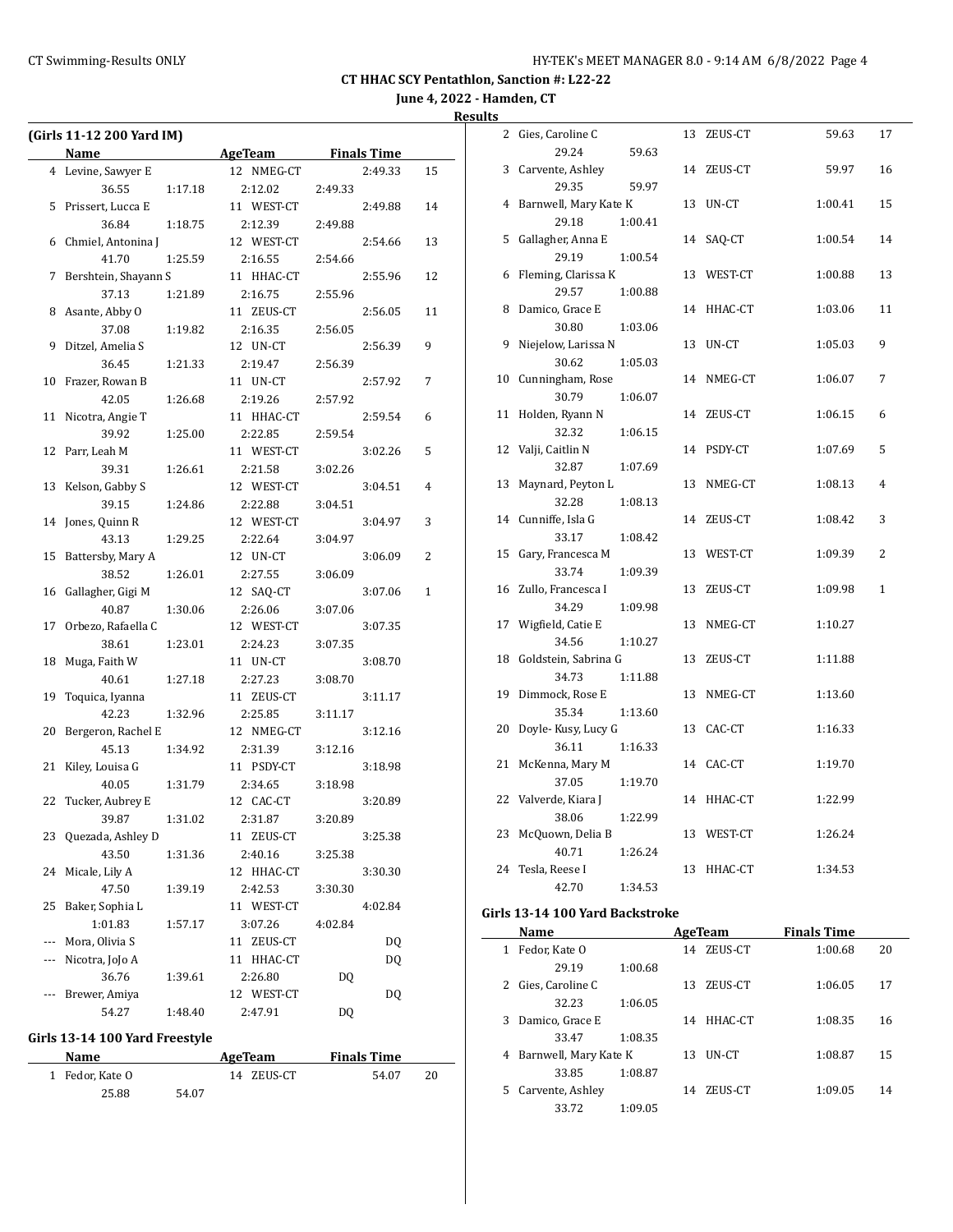# **June 4, 2022 - Hamden, CT Results**

|     | (Girls 13-14 100 Yard Backstroke) |                |    |                |                    |              |
|-----|-----------------------------------|----------------|----|----------------|--------------------|--------------|
|     | Name                              |                |    | <b>AgeTeam</b> | <b>Finals Time</b> |              |
|     | 6 Fleming, Clarissa K             |                |    | 13 WEST-CT     | 1:10.48            | 13           |
|     | 34.66                             | 1:10.48        |    |                |                    |              |
| 8   | Gallagher, Anna E                 |                |    | 14 SAQ-CT      | 1:15.56            | 11           |
|     | 37.34                             | 1:15.56        |    |                |                    |              |
| 9   | Valji, Caitlin N                  |                |    | 14 PSDY-CT     | 1:15.91            | 9            |
|     | 37.53                             | 1:15.91        |    |                |                    |              |
| 10  | Gary, Francesca M                 |                |    | 13 WEST-CT     | 1:16.63            | 7            |
|     | 37.29                             | 1:16.63        |    |                |                    |              |
| 11  | Cunniffe, Isla G                  |                |    | 14 ZEUS-CT     | 1:17.77            | 6            |
|     | 38.25                             | 1:17.77        |    |                |                    |              |
| 12  | Maynard, Peyton L                 |                |    | 13 NMEG-CT     | 1:18.10            | 5            |
|     | 37.74                             | 1:18.10        |    |                |                    |              |
| 13  | Niejelow, Larissa N               |                | 13 | UN-CT          | 1:18.49            | 4            |
|     | 38.35                             | 1:18.49        |    |                |                    |              |
|     | 14 Holden, Ryann N                |                |    | 14 ZEUS-CT     | 1:18.54            | 3            |
|     | 39.09                             | 1:18.54        |    |                |                    |              |
| 15  | Cunningham, Rose                  |                |    | 14 NMEG-CT     | 1:18.60            | 2            |
|     | 37.61                             | 1:18.60        |    |                |                    |              |
|     | 16 Dimmock, Rose E                |                |    | 13 NMEG-CT     | 1:23.75            | $\mathbf{1}$ |
|     | 40.50                             | 1:23.75        |    |                |                    |              |
| 17  | Goldstein, Sabrina G              |                |    | 13 ZEUS-CT     | 1:24.46            |              |
|     | 41.17                             | 1:24.46        |    |                |                    |              |
|     | 18 Zullo, Francesca I             |                | 13 | ZEUS-CT        | 1:24.60            |              |
|     | 42.36                             | 1:24.60        |    |                |                    |              |
|     | 19 Wigfield, Catie E              |                | 13 | NMEG-CT        | 1:26.66            |              |
|     | 41.81                             | 1:26.66        |    |                |                    |              |
| 20  | Doyle-Kusy, Lucy G                |                |    | 13 CAC-CT      | 1:29.45            |              |
|     | 43.65                             | 1:29.45        |    |                |                    |              |
|     | 21 Valverde, Kiara J              |                |    | 14 HHAC-CT     | 1:34.92            |              |
|     | 44.81                             | 1:34.92        |    |                |                    |              |
| 22  | McKenna, Mary M                   |                |    | 14 CAC-CT      | 1:36.33            |              |
|     | 48.19                             | 1:36.33        |    |                |                    |              |
| 23  | McQuown, Delia B                  |                |    | 13 WEST-CT     | 1:42.51            |              |
|     | 49.06                             | 1:42.51        |    |                |                    |              |
| --- | Tesla, Reese I                    |                |    | 13 HHAC-CT     | DQ                 |              |
|     | 53.27                             | D <sub>O</sub> |    |                |                    |              |
|     |                                   |                |    |                |                    |              |

### **Girls 13-14 100 Yard Breaststroke**

|    | Name                  |         |    | AgeTeam    | <b>Finals Time</b> |    |
|----|-----------------------|---------|----|------------|--------------------|----|
| 1  | Gies, Caroline C      |         | 13 | ZEUS-CT    | 1:13.94            | 20 |
|    | 35.25                 | 1:13.94 |    |            |                    |    |
| 2  | Fedor, Kate O         |         | 14 | ZEUS-CT    | 1:15.29            | 17 |
|    | 35.88                 | 1:15.29 |    |            |                    |    |
| 3  | Fleming, Clarissa K   |         | 13 | WEST-CT    | 1:16.06            | 16 |
|    | 36.57                 | 1:16.06 |    |            |                    |    |
| 4  | Gallagher, Anna E     |         | 14 | SAO-CT     | 1:17.62            | 15 |
|    | 36.92                 | 1:17.62 |    |            |                    |    |
| 5. | Carvente, Ashley      |         | 14 | ZEUS-CT    | 1:19.94            | 14 |
|    | 38.52                 | 1:19.94 |    |            |                    |    |
| 7  | Damico, Grace E       |         |    | 14 HHAC-CT | 1:22.71            | 12 |
|    | 39.65                 | 1:22.71 |    |            |                    |    |
| 8  | Niejelow, Larissa N   |         | 13 | UN-CT      | 1:24.76            | 11 |
| 9  | Barnwell, Mary Kate K |         | 13 | UN-CT      | 1:24.77            | 9  |
|    | 40.22                 | 1:24.77 |    |            |                    |    |

| د  |                         |         |    |            |         |              |
|----|-------------------------|---------|----|------------|---------|--------------|
| 10 | Holden, Ryann N         |         |    | 14 ZEUS-CT | 1:24.98 | 7            |
|    | 40.58                   | 1:24.98 |    |            |         |              |
|    | 11 Zullo, Francesca I   |         |    | 13 ZEUS-CT | 1:28.28 | 6            |
|    | 42.60                   | 1:28.28 |    |            |         |              |
|    | 12 Cunningham, Rose     |         |    | 14 NMEG-CT | 1:29.07 | 5            |
|    | 43.36                   | 1:29.07 |    |            |         |              |
|    | 13 Cunniffe, Isla G     |         |    | 14 ZEUS-CT | 1:29.69 | 4            |
|    | 42.68                   | 1:29.69 |    |            |         |              |
|    | 14 Gary, Francesca M    |         |    | 13 WEST-CT | 1:32.46 | 3            |
|    | 42.97                   | 1:32.46 |    |            |         |              |
|    | 15 Goldstein, Sabrina G |         |    | 13 ZEUS-CT | 1:32.86 | 2            |
|    | 45.59                   | 1:32.86 |    |            |         |              |
|    | 16 Maynard, Peyton L    |         |    | 13 NMEG-CT | 1:33.94 | $\mathbf{1}$ |
|    | 44.65                   | 1:33.94 |    |            |         |              |
|    | 17 Doyle-Kusy, Lucy G   |         |    | 13 CAC-CT  | 1:34.28 |              |
|    | 44.05                   | 1:34.28 |    |            |         |              |
|    | 18 Valji, Caitlin N     |         |    | 14 PSDY-CT | 1:36.28 |              |
|    | 47.63                   | 1:36.28 |    |            |         |              |
| 19 | Dimmock, Rose E         |         | 13 | NMEG-CT    | 1:37.33 |              |
| 20 | Wigfield, Catie E       |         | 13 | NMEG-CT    | 1:43.00 |              |
|    | 49.22                   | 1:43.00 |    |            |         |              |
| 21 | McQuown, Delia B        |         | 13 | WEST-CT    | 1:55.04 |              |
|    |                         |         |    |            |         |              |

# **Girls 13-14 100 Yard Butterfly**

|   | <b>Name</b>             | <b>AgeTeam</b> |            | <b>Finals Time</b> |                |
|---|-------------------------|----------------|------------|--------------------|----------------|
|   | 1 Fedor, Kate O         |                | 14 ZEUS-CT | 1:01.57            | 20             |
|   | 28.62<br>1:01.57        |                |            |                    |                |
|   | 2 Gies, Caroline C      |                | 13 ZEUS-CT | 1:03.86            | 17             |
|   | 29.68<br>1:03.86        |                |            |                    |                |
|   | 3 Carvente, Ashley      |                | 14 ZEUS-CT | 1:05.12            | 16             |
|   | 32.02<br>1:05.12        |                |            |                    |                |
|   | 4 Barnwell, Mary Kate K |                | 13 UN-CT   | 1:09.54            | 15             |
|   | 33.61<br>1:09.54        |                |            |                    |                |
|   | 5 Gallagher, Anna E     |                | 14 SAQ-CT  | 1:11.24            | 14             |
|   | 32.06<br>1:11.24        |                |            |                    |                |
|   | 6 Damico, Grace E       |                | 14 HHAC-CT | 1:12.03            | 13             |
|   | 33.96<br>1:12.03        |                |            |                    |                |
| 7 | Niejelow, Larissa N     |                | 13 UN-CT   | 1:13.70            | 12             |
|   | 35.31<br>1:13.70        |                |            |                    |                |
|   | 8 Cunniffe, Isla G      |                | 14 ZEUS-CT | 1:16.75            | 11             |
|   | 35.55<br>1:16.75        |                |            |                    |                |
|   | 10 Gary, Francesca M    |                | 13 WEST-CT | 1:18.68            | 7              |
|   | 37.53<br>1:18.68        |                |            |                    |                |
|   | 11 Maynard, Peyton L    | 13             | NMEG-CT    | 1:20.02            | 6              |
|   | 37.98<br>1:20.02        |                |            |                    |                |
|   | 12 Valji, Caitlin N     |                | 14 PSDY-CT | 1:20.43            | 5              |
|   | 38.26<br>1:20.43        |                |            |                    |                |
|   | 13 Fleming, Clarissa K  |                | 13 WEST-CT | 1:20.99            | 4              |
|   | 37.44<br>1:20.99        |                |            |                    |                |
|   | 14 Zullo, Francesca I   | 13             | ZEUS-CT    | 1:22.58            | 3              |
|   | 39.22<br>1:22.58        |                |            |                    |                |
|   | 15 Wigfield, Catie E    | 13             | NMEG-CT    | 1:26.10            | $\overline{2}$ |
|   | 40.73<br>1:26.10        |                |            |                    |                |
|   | 16 Goldstein, Sabrina G |                | 13 ZEUS-CT | 1:29.35            | $\mathbf{1}$   |
|   | 40.95<br>1:29.35        |                |            |                    |                |
|   | 17 Dimmock, Rose E      |                | 13 NMEG-CT | 1:31.35            |                |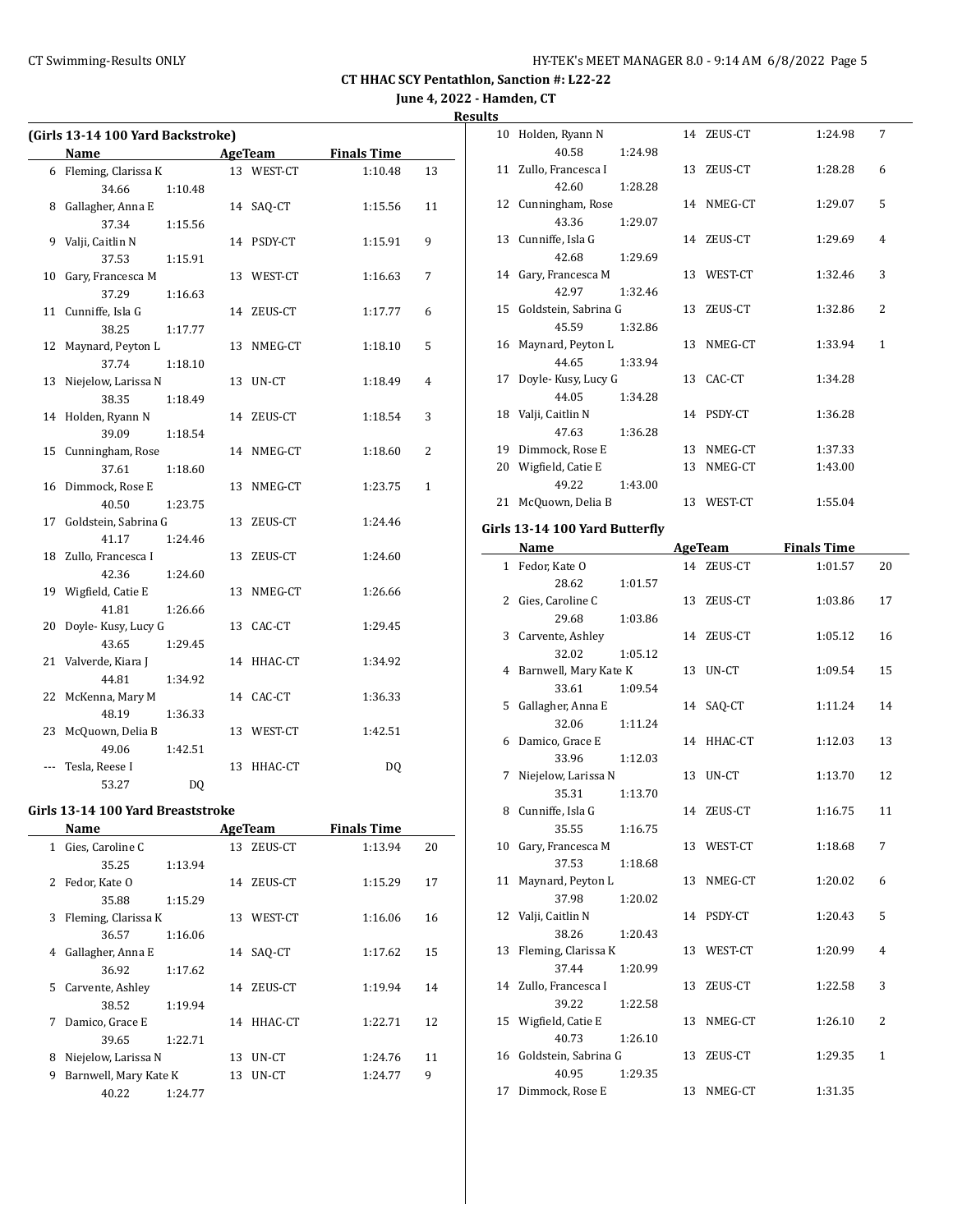**June 4, 2022 - Hamden, CT**

### **Results**

|     | (Girls 13-14 100 Yard Butterfly) |                          |                    |              |
|-----|----------------------------------|--------------------------|--------------------|--------------|
|     | Name                             | <b>Example 2</b> AgeTeam | <b>Finals Time</b> |              |
|     | 18 Doyle-Kusy, Lucy G            | 13 CAC-CT                | 1:43.18            |              |
|     | 45.14<br>1:43.18                 |                          |                    |              |
|     | Girls 13-14 200 Yard IM          |                          |                    |              |
|     | Name                             | AgeTeam                  | <b>Finals Time</b> |              |
| 1   | Fedor, Kate O                    | 14 ZEUS-CT               | 2:13.96            | 20           |
|     | 28.04                            | 1:42.19                  |                    |              |
|     | 1:01.16<br>2 Gies, Caroline C    | 13 ZEUS-CT               | 2:13.96<br>2:23.82 | 17           |
|     | 29.99                            |                          |                    |              |
|     | 1:06.80                          | 1:47.84                  | 2:23.82            |              |
| 3   | Carvente, Ashley                 | 14 ZEUS-CT               | 2:25.47            | 16           |
|     | 31.53<br>1:07.38                 | 1:52.71                  | 2:25.47            |              |
| 4   | Fleming, Clarissa K              | 13 WEST-CT               | 2:30.72            | 15           |
|     | 35.04<br>1:13.65                 | 1:58.89                  | 2:30.72            |              |
| 5   | Bezanson, Natalie E              | 15 NMEG-CT               | 2:30.87            | 14           |
|     | 34.31<br>1:12.81                 | 1:57.61                  | 2:30.87            |              |
| 6   | Damico, Grace E                  | 14 HHAC-CT               | 2:32.79            | 13           |
|     | 32.84<br>1:10.30                 | 1:56.87                  | 2:32.79            |              |
| 7   | Gallagher, Anna E                | 14 SAQ-CT                | 2:33.31            | 12           |
|     | 33.27<br>1:13.70                 | 1:58.09                  | 2:33.31            |              |
| 8   | Barnwell, Mary Kate K            | 13 UN-CT                 | 2:37.66            | 11           |
|     | 32.46<br>1:11.68                 | 2:04.79                  | 2:37.66            |              |
| 9   | Gary, Francesca M                | 13 WEST-CT               | 2:39.26            | 9            |
|     | 33.24<br>1:11.29                 | 2:01.74                  | 2:39.26            |              |
|     | 10 Cunniffe, Isla G              | 14 ZEUS-CT               | 2:40.61            | 7            |
|     | 34.47<br>1:15.39                 | 2:02.56                  | 2:40.61            |              |
| 11  | Holden, Ryann N                  | 14 ZEUS-CT               | 2:41.47            | 6            |
|     | 34.78<br>1:16.73                 | 2:03.77                  | 2:41.47            |              |
| 12  | Niejelow, Larissa N              | 13 UN-CT                 | 2:42.91            | 5            |
|     | 32.79<br>1:16.35                 | 2:04.81                  | 2:42.91            |              |
| 13  | Zullo, Francesca I               | 13 ZEUS-CT               | 2:46.20            | 4            |
|     | 38.32<br>1:22.31                 | 2:08.56                  | 2:46.20            |              |
|     | 14 Cunningham, Rose              | 14 NMEG-CT               | 2:49.84            | 3            |
|     | 37.12<br>1:19.94                 | 2:11.88                  | 2:49.84            |              |
| 15  | Valji, Caitlin N                 | 14 PSDY-CT               | 2:50.14            | 2            |
|     | 37.80<br>1:18.18                 | 2:10.23                  | 2:50.14            |              |
| 16  | Goldstein, Sabrina G             | 13 ZEUS-CT               | 2:57.76            | $\mathbf{1}$ |
|     | 39.31<br>1:26.08                 | 2:19.01                  | 2:57.76            |              |
| 17  | Dimmock, Rose E                  | 13 NMEG-CT               | 3:01.66            |              |
|     |                                  |                          |                    |              |
|     | 41.36<br>1:25.36                 | 2:21.02                  | 3:01.66            |              |
| 18  | Doyle-Kusy, Lucy G               | 13 CAC-CT                | 3:02.89            |              |
|     | 41.88<br>1:29.41                 | 2:21.16                  | 3:02.89            |              |
| 19  | Wigfield, Catie E                | 13 NMEG-CT               | 3:02.99            |              |
|     | 37.52<br>1:22.72                 | 2:22.63                  | 3:02.99            |              |
| --- | Maynard, Peyton L                | 13 NMEG-CT               | DQ                 |              |
|     | 34.55<br>1:16.58                 | 2:10.73                  | DQ                 |              |

### **Girls 15 & Over 100 Yard Freestyle**

|   | <b>Name</b>          |       | AgeTeam    | <b>Finals Time</b> |    |
|---|----------------------|-------|------------|--------------------|----|
| 1 | Bleil, Abby L        |       | 16 UN-CT   | 58.46              | 20 |
|   | 28.41                | 58.46 |            |                    |    |
|   | 2 Behr, Emily H      |       | 15 ZEUS-CT | 59.61              | 17 |
|   | 28.94                | 59.61 |            |                    |    |
|   | 3 Hitlin, Carolina I |       | 16 PSDY-CT | 59.66              | 16 |
|   | 28.83                | 59.66 |            |                    |    |

| .э |                     |         |    |            |         |    |  |
|----|---------------------|---------|----|------------|---------|----|--|
| 4  | Mahon, Grace N      |         |    | 17 HHAC-CT | 59.96   | 15 |  |
|    | 28.98               | 59.96   |    |            |         |    |  |
| 5. | Chemacki, Samy R    |         |    | 15 HHAC-CT | 1:01.87 | 14 |  |
|    | 29.71               | 1:01.87 |    |            |         |    |  |
| 6  | Thompson, Emily V   |         |    | 16 ZEUS-CT | 1:02.30 | 13 |  |
|    | 30.42               | 1:02.30 |    |            |         |    |  |
| 7  | Kim, Kate S         |         |    | 16 HHAC-CT | 1:02.35 | 12 |  |
|    | 29.98               | 1:02.35 |    |            |         |    |  |
| 8  | Marini, Madison     |         | 16 | ZEUS-CT    | 1:02.51 | 11 |  |
|    | 30.06               | 1:02.51 |    |            |         |    |  |
| 9  | Bezanson, Natalie E |         | 15 | NMEG-CT    | 1:02.53 |    |  |
| 10 | Letellier, Laura R  |         |    | 16 CAC-CT  | 1:05.70 | 9  |  |
|    | 31.01               | 1:05.70 |    |            |         |    |  |
| 11 | Charkow, Eliza D    |         |    | 15 HHAC-CT | 1:11.41 | 7  |  |
|    | 33.42               | 1:11.41 |    |            |         |    |  |
| 12 | Herr, Stephanie J   |         |    | 16 CAC-CT  | 1:13.30 | 6  |  |
|    | 35.23               | 1:13.30 |    |            |         |    |  |
| 13 | Chasteen, Emma L    |         |    | 16 CAC-CT  | 1:21.55 | 5  |  |
|    | 38.78               | 1:21.55 |    |            |         |    |  |

#### **Girls 15 & Over 100 Yard Backstroke**

|    | Name                 |         |    | AgeTeam    | <b>Finals Time</b> |    |
|----|----------------------|---------|----|------------|--------------------|----|
|    | 1 Stidolph, Julia F  |         |    | 15 ZEUS-CT | 1:03.90            | 20 |
|    | 30.92                | 1:03.90 |    |            |                    |    |
| 2  | Behr, Emily H        |         | 15 | ZEUS-CT    | 1:06.27            | 17 |
|    | 32.45                | 1:06.27 |    |            |                    |    |
| 3  | Hitlin, Carolina I   |         |    | 16 PSDY-CT | 1:08.30            | 16 |
|    | 33.87                | 1:08.30 |    |            |                    |    |
|    | 4 Mahon, Grace N     |         | 17 | HHAC-CT    | 1:09.23            | 15 |
|    | 33.72                | 1:09.23 |    |            |                    |    |
| 5. | Bezanson, Natalie E  |         | 15 | NMEG-CT    | 1:11.38            |    |
| 6  | Chemacki, Samy R     |         | 15 | HHAC-CT    | 1:11.48            | 14 |
|    | 34.93                | 1:11.48 |    |            |                    |    |
|    | 7 Letellier, Laura R |         |    | 16 CAC-CT  | 1:19.14            | 13 |
|    | 37.63                | 1:19.14 |    |            |                    |    |
| 8  | Thompson, Emily V    |         |    | 16 ZEUS-CT | 1:19.29            | 12 |
|    | 39.69                | 1:19.29 |    |            |                    |    |
| 9  | Charkow, Eliza D     |         | 15 | HHAC-CT    | 1:24.34            | 11 |
|    | 41.64                | 1:24.34 |    |            |                    |    |
| 10 | Chasteen, Emma L     |         |    | 16 CAC-CT  | 1:35.02            | 9  |
|    | 45.54                | 1:35.02 |    |            |                    |    |

#### **Girls 15 & Over 100 Yard Breaststroke**

|    | Name                 |         |    | AgeTeam         | <b>Finals Time</b> |    |
|----|----------------------|---------|----|-----------------|--------------------|----|
| 1  | Bleil, Abby L        |         |    | 16 <b>UN-CT</b> | 1:06.88            | 20 |
|    | 31.89                | 1:06.88 |    |                 |                    |    |
|    | 2 Saunders, Morgan M |         | 18 | ZEUS-CT         | 1:09.24            | 17 |
|    | 32.69                | 1:09.24 |    |                 |                    |    |
|    | 3 Letellier, Laura R |         |    | 16 CAC-CT       | 1:15.11            | 16 |
|    | 36.31                | 1:15.11 |    |                 |                    |    |
| 4  | Chemacki, Samy R     |         | 15 | HHAC-CT         | 1:15.23            | 15 |
|    | 36.76                | 1:15.23 |    |                 |                    |    |
| 5. | Thompson, Emily V    |         | 16 | ZEUS-CT         | 1:18.26            | 14 |
|    | 37.26                | 1:18.26 |    |                 |                    |    |
| 6  | Stidolph, Julia F    |         | 15 | ZEUS-CT         | 1:18.93            | 13 |
|    | 37.33                | 1:18.93 |    |                 |                    |    |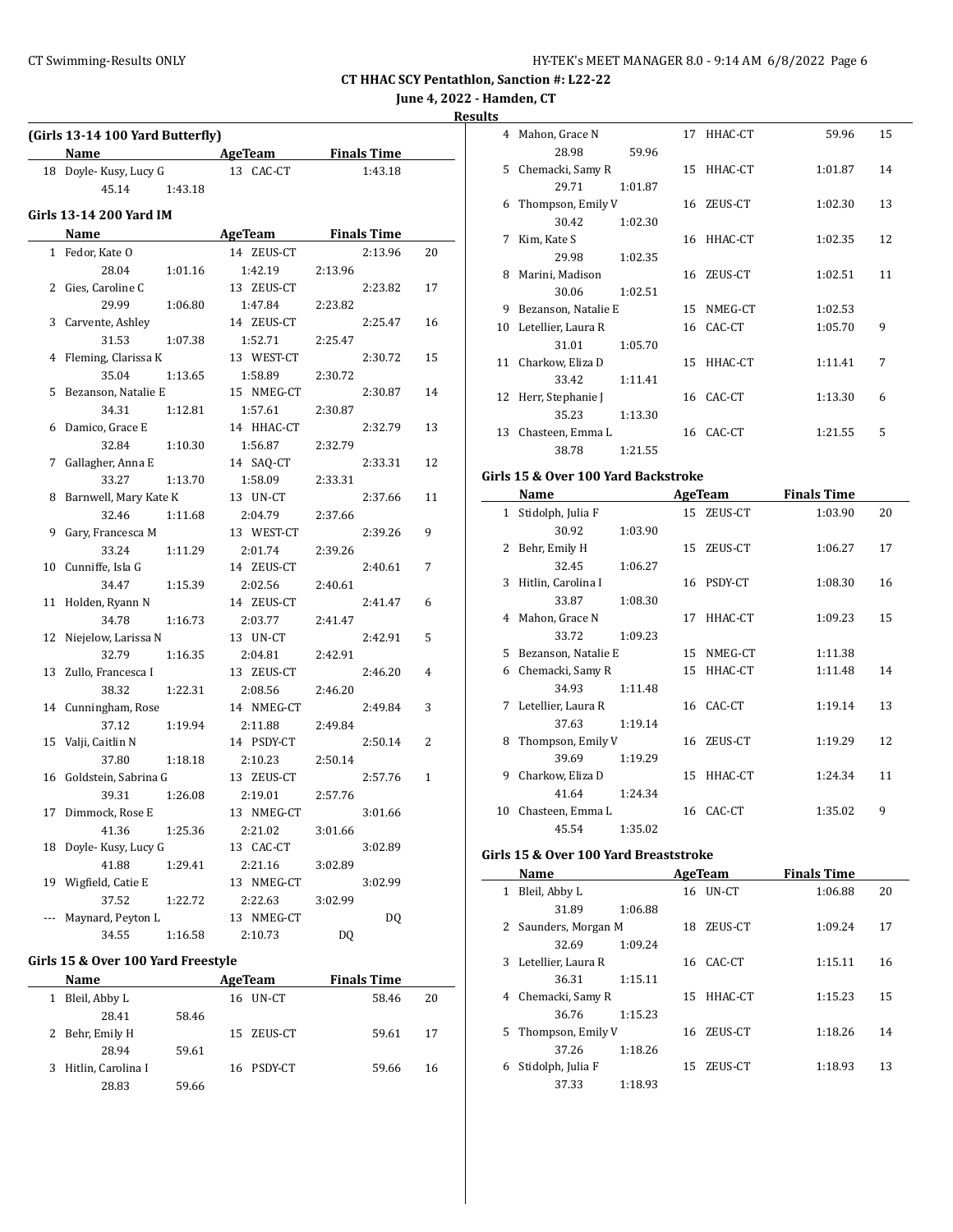**June 4, 2022 - Hamden, CT**

**Results**

|  |  |  | (Girls 15 & Over 100 Yard Breaststroke) |
|--|--|--|-----------------------------------------|
|--|--|--|-----------------------------------------|

|    | Name                |         |    | <b>AgeTeam</b> | <b>Finals Time</b> |    |
|----|---------------------|---------|----|----------------|--------------------|----|
| 7  | Hitlin, Carolina I  |         |    | 16 PSDY-CT     | 1:19.10            | 12 |
|    | 38.51               | 1:19.10 |    |                |                    |    |
| 8  | Behr, Emily H       |         | 15 | ZEUS-CT        | 1:19.14            | 11 |
|    | 37.31               | 1:19.14 |    |                |                    |    |
| 9  | Kim, Kate S         |         |    | 16 HHAC-CT     | 1:20.55            | 9  |
|    | 38.66               | 1:20.55 |    |                |                    |    |
| 10 | Bezanson, Natalie E |         | 15 | NMEG-CT        | 1:21.60            |    |
| 11 | Mahon, Grace N      |         | 17 | HHAC-CT        | 1:22.75            | 7  |
|    | 39.57               | 1:22.75 |    |                |                    |    |
| 12 | Charkow, Eliza D    |         |    | 15 HHAC-CT     | 1:27.34            | 6  |
|    | 42.08               | 1:27.34 |    |                |                    |    |
| 13 | Herr, Stephanie J   |         |    | 16 CAC-CT      | 1:36.12            | 5  |
|    | 44.54               | 1:36.12 |    |                |                    |    |
| 14 | Chasteen, Emma L    |         | 16 | CAC-CT         | 1:45.96            | 4  |
|    | 48.86               | 1:45.96 |    |                |                    |    |

#### **Girls 15 & Over 100 Yard Butterfly**

|    | Name                   |         |    | <b>AgeTeam</b> | <b>Finals Time</b> |    |
|----|------------------------|---------|----|----------------|--------------------|----|
|    | 1 Mahon, Grace N       |         |    | 17 HHAC-CT     | 1:01.61            | 20 |
|    | 29.57                  | 1:01.61 |    |                |                    |    |
| 2  | Stidolph, Julia F      |         |    | 15 ZEUS-CT     | 1:02.63            | 17 |
|    | 29.37                  | 1:02.63 |    |                |                    |    |
| 3  | Bleil, Abby L          |         |    | 16 UN-CT       | 1:04.28            | 16 |
|    | 29.90                  | 1:04.28 |    |                |                    |    |
|    | 4 Behr, Emily H        |         |    | 15 ZEUS-CT     | 1:07.80            | 15 |
|    | 31.74                  | 1:07.80 |    |                |                    |    |
| 5  | Hitlin, Carolina I     |         |    | 16 PSDY-CT     | 1:07.96            | 14 |
|    | 31.83                  | 1:07.96 |    |                |                    |    |
|    | 6 Marini, Madison      |         |    | 16 ZEUS-CT     | 1:08.16            | 13 |
|    | 32.36                  | 1:08.16 |    |                |                    |    |
| 7  | Chemacki, Samy R       |         |    | 15 HHAC-CT     | 1:11.29            | 12 |
|    | 33.87                  | 1:11.29 |    |                |                    |    |
| 8  | Saunders, Morgan M     |         |    | 18 ZEUS-CT     | 1:13.52            | 11 |
|    | 33.70                  | 1:13.52 |    |                |                    |    |
| 9  | Thompson, Emily V      |         |    | 16 ZEUS-CT     | 1:13.66            | 9  |
|    | 33.52                  | 1:13.66 |    |                |                    |    |
| 10 | Kim, Kate S            |         |    | 16 HHAC-CT     | 1:14.72            | 7  |
|    | 35.07                  | 1:14.72 |    |                |                    |    |
|    | 11 Charkow, Eliza D    |         | 15 | HHAC-CT        | 1:16.05            | 6  |
|    | 34.55                  | 1:16.05 |    |                |                    |    |
|    | 12 Bezanson, Natalie E |         |    | 15 NMEG-CT     | 1:17.40            |    |
|    | 13 Letellier, Laura R  |         |    | 16 CAC-CT      | 1:17.65            | 5  |
|    | 36.76                  | 1:17.65 |    |                |                    |    |
|    | 14 Herr, Stephanie J   |         |    | 16 CAC-CT      | 1:22.65            | 4  |
|    | 36.71                  | 1:22.65 |    |                |                    |    |
| 15 | Chasteen, Emma L       |         |    | 16 CAC-CT      | 1:39.08            | 3  |
|    | 44.30                  | 1:39.08 |    |                |                    |    |

#### **Girls 15 & Over 200 Yard IM**

| Name             |         | AgeTeam    |         | <b>Finals Time</b> |    |
|------------------|---------|------------|---------|--------------------|----|
| 1 Behr, Emily H  |         | 15 ZEUS-CT |         | 2:21.63            | 20 |
| 31.33            | 1:06.34 | 1:48.80    | 2:21.63 |                    |    |
| 2 Mahon, Grace N |         | HHAC-CT    |         | 2:23.42            | 17 |
| 30.00            | 1:05.70 | 1:51.33    | 2:23.42 |                    |    |

| 3            | Hitlin, Carolina I                     |         |          | 16 PSDY-CT        |         | 2:24.71            | 16       |
|--------------|----------------------------------------|---------|----------|-------------------|---------|--------------------|----------|
|              | 30.89                                  | 1:09.01 |          | 1:51.31           | 2:24.71 |                    |          |
| 4            | Saunders, Morgan M                     |         |          | 18 ZEUS-CT        |         | 2:25.17            | 15       |
|              | 32.47                                  | 1:10.63 |          | 1:50.49           | 2:25.17 |                    |          |
|              | 5 Chemacki, Samy R                     |         |          | 15 HHAC-CT        |         | 2:25.48            | 14       |
|              | 32.40                                  | 1:10.29 |          | 1:52.66           | 2:25.48 |                    |          |
| 6            | Marini, Madison                        |         |          | 16 ZEUS-CT        |         | 2:29.31            | 13       |
|              | 32.33                                  | 1:11.13 |          | 1:55.02           | 2:29.31 |                    |          |
| 7            | Bezanson, Natalie E                    |         |          | 15 NMEG-CT        |         | 2:30.87            |          |
|              | 34.31                                  | 2:30.87 |          |                   |         |                    |          |
| 8            | Thompson, Emily V                      |         |          | 16 ZEUS-CT        |         | 2:33.61            | 12       |
|              | 32.59                                  | 1:15.58 |          | 1:58.51           | 2:33.61 |                    |          |
| 9            | Letellier, Laura R                     |         |          | 16 CAC-CT         |         | 2:35.71            | 11       |
|              | 33.20                                  | 1:17.05 |          | 1:58.36           | 2:35.71 |                    |          |
| 10           | Charkow, Eliza D                       |         |          | 15 HHAC-CT        |         | 2:49.94            | 9        |
|              | 34.72                                  | 1:19.14 |          | 2:09.00           | 2:49.94 |                    |          |
|              | 11 Herr, Stephanie J                   |         |          | 16 CAC-CT         |         | 2:55.17            | 7        |
|              | 36.36                                  | 1:21.50 |          | 2:14.84           | 2:55.17 |                    |          |
|              | 12 Chasteen, Emma L                    |         |          | 16 CAC-CT         |         | 3:18.58            | 6        |
|              | 43.40                                  | 1:34.33 |          | 2:25.84           | 3:18.58 |                    |          |
|              | Boys 8 & Under 25 Yard Freestyle       |         |          |                   |         |                    |          |
|              | Name                                   |         |          | AgeTeam           |         | <b>Finals Time</b> |          |
|              | 1 Hutter, Theodor P                    |         |          | 7 PSDY-CT         |         | 21.06              | 20       |
|              | 2 Krajewski, Owen J                    |         |          | 7 UN-CT           |         |                    | 17       |
|              | 3 Corbett, Justin V                    |         |          | 8 ZEUS-CT         |         | 21.56<br>22.70     | 16       |
|              |                                        |         |          |                   |         |                    |          |
|              |                                        |         |          |                   |         |                    |          |
|              | Boys 8 & Under 25 Yard Backstroke      |         |          |                   |         |                    |          |
|              | Name                                   |         |          | AgeTeam           |         | <b>Finals Time</b> |          |
|              | 1 Krajewski, Owen J                    |         |          | 7 UN-CT           |         | 23.84              | 20       |
|              | 2 Corbett, Justin V                    |         | 8        | ZEUS-CT           |         | 24.22              | 17       |
|              | --- Hutter, Theodor P                  |         |          | 7 PSDY-CT         |         | DQ                 |          |
|              |                                        |         |          |                   |         |                    |          |
|              | Boys 8 & Under 25 Yard Breaststroke    |         |          |                   |         |                    |          |
|              | Name                                   |         |          | <b>AgeTeam</b>    |         | <b>Finals Time</b> |          |
|              | --- Corbett, Justin V                  |         |          | 8 ZEUS-CT         |         | <b>DQ</b>          |          |
|              | --- Krajewski, Owen J                  |         |          | 7 UN-CT           |         | DQ                 |          |
|              | --- Hutter, Theodor P                  |         |          | 7 PSDY-CT         |         | DQ                 |          |
|              | Boys 8 & Under 25 Yard Butterfly       |         |          |                   |         |                    |          |
|              | Name                                   |         |          | AgeTeam           |         | <b>Finals Time</b> |          |
|              | Corbett, Justin V                      |         | 8        | ZEUS-CT           |         | DQ                 |          |
|              | Krajewski, Owen J                      |         | 7        | UN-CT             |         | DQ                 |          |
|              | Hutter, Theodor P                      |         | 7        | PSDY-CT           |         | DQ                 |          |
|              | Boys 8 & Under 100 Yard IM             |         |          |                   |         |                    |          |
|              | Name                                   |         |          | <b>AgeTeam</b>    |         | <b>Finals Time</b> |          |
|              | Krajewski, Owen J                      |         | 7        | UN-CT             |         | DQ                 |          |
|              | Hutter, Theodor P                      |         | 7        | PSDY-CT           |         | <b>DQ</b>          |          |
|              | 1:05.35                                | DQ      |          |                   |         |                    |          |
|              |                                        |         |          |                   |         |                    |          |
|              | Boys 9-10 50 Yard Freestyle            |         |          |                   |         |                    |          |
|              | Name                                   |         |          | AgeTeam           |         | <b>Finals Time</b> |          |
| $\mathbf{1}$ | Tolley, Kellen S<br>2 Ovares, Julian D |         | 10<br>10 | SAQ-CT<br>ZEUS-CT |         | 29.20<br>29.30     | 20<br>17 |

4 Ulrich, Cooper K 10 ZEUS-CT 32.28 15 5 Capolongo, Alex A 9 PSDY-CT 34.54 14 6 Tomaselli, Paul A 10 WEST-CT 35.46 13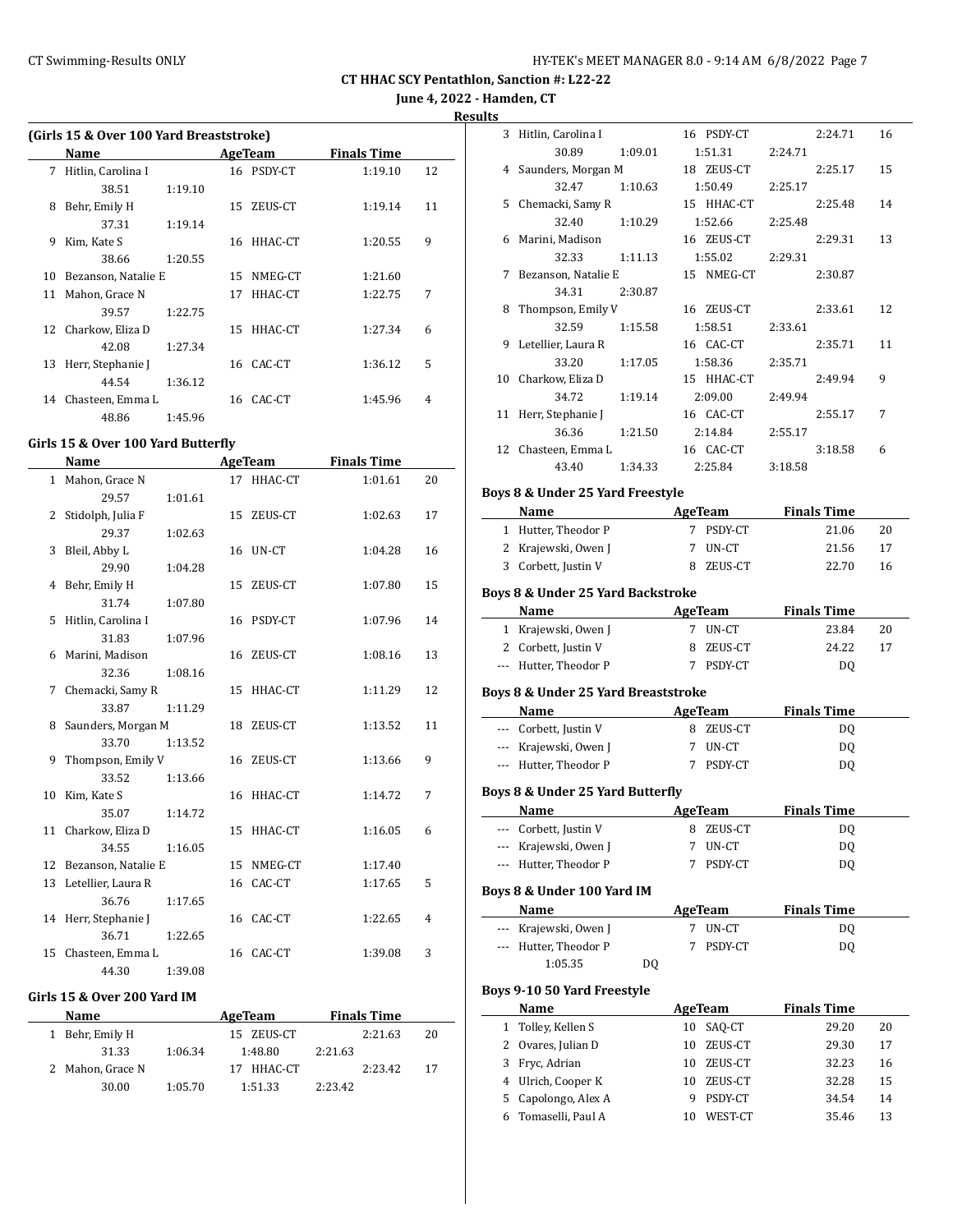**June 4, 2022 - Hamden, CT Results**

|           | (Boys 9-10 50 Yard Freestyle)<br>Name |        | <b>AgeTeam</b>     | <b>Finals Time</b> |    |
|-----------|---------------------------------------|--------|--------------------|--------------------|----|
|           | 7 Fang, Brady L                       | 9      | PSDY-CT            | 38.06              | 12 |
|           | 8 Smith, Declan D                     | 9      | NMEG-CT            | 38.23              | 11 |
|           | 9 Miller, Harry L                     | 9      | NMEG-CT            | 38.31              | 9  |
| 10        | Tharrington, Griffin E                | 9      | WEST-CT            | 38.35              | 7  |
| 11        | Futrell, Wilson W                     | 10     | HHAC-CT            | 39.37              | 6  |
| 12        | Habay, Ben H                          | 9      | PSDY-CT            | 39.85              | 5  |
| 13        | Torres, Aaron A                       | 9      | HHAC-CT            | 42.25              | 4  |
|           | 14 Garcia Reyes, Johann               | 9      | WEST-CT            | 43.40              | 3  |
|           | 15 Hawley, Sean W                     | 10     | HHAC-CT            | 46.78              | 2  |
| 16        | DeJesus, Sebastian E                  | 9      | ZEUS-CT            | 47.93              | 1  |
| 17        | Gulia, Veer S                         | 10     | WEST-CT            | 1:07.83            |    |
|           | <b>Boys 9-10 50 Yard Backstroke</b>   |        |                    |                    |    |
|           | Name                                  |        | <b>AgeTeam</b>     | <b>Finals Time</b> |    |
|           | 1 Ovares, Julian D                    | 10     | ZEUS-CT            | 34.51              | 20 |
| 2         | Tolley, Kellen S                      | 10     | SAQ-CT             | 35.51              | 17 |
| 3         | Ulrich, Cooper K                      | 10     | ZEUS-CT            | 37.12              | 16 |
| 4         | Fryc, Adrian                          | 10     | ZEUS-CT            | 38.09              | 15 |
| 5         | Tomaselli, Paul A                     | 10     | WEST-CT            | 40.18              | 14 |
| 6         | Capolongo, Alex A                     | 9      | PSDY-CT            | 42.27              | 13 |
| 7         | Tharrington, Griffin E                | 9      | WEST-CT            | 43.99              | 12 |
| 8         | Fang, Brady L                         | 9      | PSDY-CT            | 46.41              | 11 |
| 9         | Futrell, Wilson W                     | 10     | HHAC-CT            | 46.47              | 9  |
| 10        | Miller, Harry L                       | 9      | NMEG-CT            | 46.90              | 7  |
| 11        | Smith, Declan D                       | 9      | NMEG-CT            | 47.99              | 6  |
| 12        | Garcia Reyes, Johann                  | 9      | WEST-CT            | 49.37              | 5  |
| 13        | Hawley, Sean W                        | 10     | HHAC-CT            | 50.88              | 4  |
| 14        | DeJesus, Sebastian E                  | 9      | ZEUS-CT            | 51.47              | 3  |
| 15        | Habay, Ben H                          | 9      | PSDY-CT            | 53.62              | 2  |
| 16        | Torres, Aaron A                       | 9      | HHAC-CT            | 54.98              | 1  |
| 17        | Gulia, Veer S                         | 10     | WEST-CT            | 57.21              |    |
|           | <b>Boys 9-10 50 Yard Breaststroke</b> |        |                    |                    |    |
|           | Name                                  |        | <b>AgeTeam</b>     | <b>Finals Time</b> |    |
|           | 1 Fryc, Adrian                        |        |                    | 40.41              |    |
|           |                                       | 10     | ZEUS-CT            |                    | 20 |
|           | 2 Ovares, Julian D                    | 10     | ZEUS-CT            | 41.40              | 17 |
| 3         | Tolley, Kellen S                      | 10     | SAQ-CT             | 42.90              | 16 |
| 4         | Ulrich, Cooper K                      | 10     | ZEUS-CT            | 43.03              | 15 |
| 5         | Capolongo, Alex A                     | 9      | PSDY-CT            | 46.94              | 14 |
| 6         | Tomaselli, Paul A                     | 10     | WEST-CT            | 47.90              | 13 |
| 7         | Fang, Brady L                         | 9      | PSDY-CT            | 49.59              | 12 |
| 8         | Futrell, Wilson W                     | 10     | HHAC-CT            | 52.85              | 11 |
| 9         | Tharrington, Griffin E                | 9      | WEST-CT            | 55.77              | 9  |
| 10        | Habay, Ben H                          | 9      | PSDY-CT            | 57.09              | 7  |
| 11        |                                       | 10     |                    |                    | 6  |
| 12        | Hawley, Sean W<br>Smith, Declan D     | 9      | HHAC-CT            | 1:00.61            |    |
|           |                                       |        | NMEG-CT            | 1:02.33            | 5  |
| 13        | Garcia Reyes, Johann                  | 9      | WEST-CT            | 1:04.56            | 4  |
| 14        | Gulia, Veer S                         | 10     | WEST-CT            | 1:08.79            | 3  |
| 15<br>--- | Torres, Aaron A<br>Miller, Harry L    | 9<br>9 | HHAC-CT<br>NMEG-CT | 1:09.33<br>DQ      | 2  |
|           | <b>Boys 9-10 50 Yard Butterfly</b>    |        |                    |                    |    |
|           | <b>Name</b>                           |        | <b>AgeTeam</b>     | <b>Finals Time</b> |    |
|           | 1 Ulrich, Cooper K                    | 10     | ZEUS-CT            | 34.74              | 20 |
| 2         | Ovares, Julian D                      | 10     | ZEUS-CT            | 35.86              | 17 |

| ms           |                              |    |                  |                             |    |
|--------------|------------------------------|----|------------------|-----------------------------|----|
|              | 4 Capolongo, Alex A          | 9  | PSDY-CT          | 41.56                       | 15 |
| 5            | Fryc, Adrian                 |    | 10 ZEUS-CT       | 41.88                       | 14 |
|              | 6 Tomaselli, Paul A          |    | 10 WEST-CT       | 47.77                       | 13 |
| 7            | Futrell, Wilson W            |    | 10 HHAC-CT       | 48.04                       | 12 |
| 8            | Tharrington, Griffin E       | 9  | WEST-CT          | 48.32                       | 11 |
| 9            | Habay, Ben H                 |    | 9 PSDY-CT        | 51.84                       | 9  |
| 10           | Miller, Harry L              | 9  | NMEG-CT          | 53.40                       | 7  |
| 11           | Fang, Brady L                |    | 9 PSDY-CT        | 56.28                       | 6  |
| 12           | Garcia Reyes, Johann         |    | 9 WEST-CT        | 56.60                       | 5  |
|              | 13 Gulia, Veer S             |    | 10 WEST-CT       | 1:24.06                     | 4  |
| $\sim$       | Smith, Declan D              |    | 9 NMEG-CT        | <b>XDQ</b>                  |    |
|              | --- Torres, Aaron A          |    | 9 HHAC-CT        | <b>DQ</b>                   |    |
|              |                              |    |                  |                             |    |
|              | <b>Boys 9-10 100 Yard IM</b> |    |                  | <b>Finals Time</b>          |    |
|              | Name                         |    | <b>AgeTeam</b>   |                             |    |
| $\mathbf{1}$ | Ovares, Julian D             | 10 | ZEUS-CT          | 1:14.99                     | 20 |
|              | 34.57<br>1:14.99             |    |                  |                             |    |
| 2            | Tolley, Kellen S             | 10 | SAQ-CT           | 1:18.21                     | 17 |
|              | 33.44<br>1:18.21             |    |                  |                             |    |
| 3            | Ulrich, Cooper K<br>35.67    | 10 | ZEUS-CT          | 1:18.87                     | 16 |
| 4            | 1:18.87<br>Fryc, Adrian      | 10 | ZEUS-CT          | 1:21.47                     | 15 |
|              | 38.16<br>1:21.47             |    |                  |                             |    |
| 5            | Capolongo, Alex A            | 9  | PSDY-CT          | 1:29.28                     | 14 |
|              | 42.43<br>1:29.28             |    |                  |                             |    |
| 6            | Tomaselli, Paul A            | 10 | WEST-CT          | 1:31.51                     | 13 |
|              | 41.61<br>1:31.51             |    |                  |                             |    |
| 7            | Tharrington, Griffin E       | 9  | WEST-CT          | 1:36.44                     | 12 |
|              | 43.98<br>1:36.44             |    |                  |                             |    |
| 8            | Futrell, Wilson W            | 10 | HHAC-CT          | 1:37.32                     | 11 |
|              | 43.93<br>1:37.32             |    |                  |                             |    |
| 9            | Smith, Declan D              | 9  | NMEG-CT          | 1:41.75                     | 9  |
|              | 45.91<br>1:41.75             |    |                  |                             |    |
| 10           | Fang, Brady L                | 9  | PSDY-CT          | 1:43.82                     | 7  |
|              | 50.97<br>1:43.82             |    |                  |                             |    |
| 11           | Miller, Harry L              | 9  | NMEG-CT          | 1:48.19                     | 6  |
|              | 47.83<br>1:48.19             |    |                  |                             |    |
| 12           | Habay, Ben H                 | 9  | PSDY-CT          | 1:48.57                     | 5  |
|              | 49.88<br>1:48.57             |    |                  |                             |    |
| 13           | Garcia Reyes, Johann         |    | 9 WEST-CT        | 1:52.69                     | 4  |
|              | 52.58<br>1:52.69             |    |                  |                             |    |
| 14           | Torres, Aaron A              | 9  | HHAC-CT          | 2:01.49                     | 3  |
|              | 56.70<br>2:01.49             |    |                  |                             |    |
| 15           | Gulia, Veer S                | 10 | WEST-CT          | 2:22.17                     | 2  |
|              |                              |    |                  |                             |    |
|              | Boys 11-12 50 Yard Freestyle |    | AgeTeam          |                             |    |
|              | Name<br>1 Corbett, Dylan B   | 12 | ZEUS-CT          | <b>Finals Time</b><br>26.37 | 20 |
|              | 2 Krajewski, Will R          | 12 | UN-CT            | 26.96                       | 17 |
|              | Krajewski, Beckett M         |    |                  |                             |    |
| 3            | 4 Mao, ben L                 | 11 | UN-CT<br>ZEUS-CT | 28.09                       | 16 |
|              |                              | 12 |                  | 31.05                       | 15 |

5 Curtis, Will H 12 PSDY-CT 31.55 14 Laughlin, Liam C 12 WEST-CT 31.89 13 Diaz, Gabriel 11 ZEUS-CT 31.96 12 8 Lin, Yibin L 11 SAQ-CT 32.50 11 9 Couture, Logan J 12 NMEG-CT 33.08 9 10 Horst, Julian J 11 NMEG-CT 33.33 7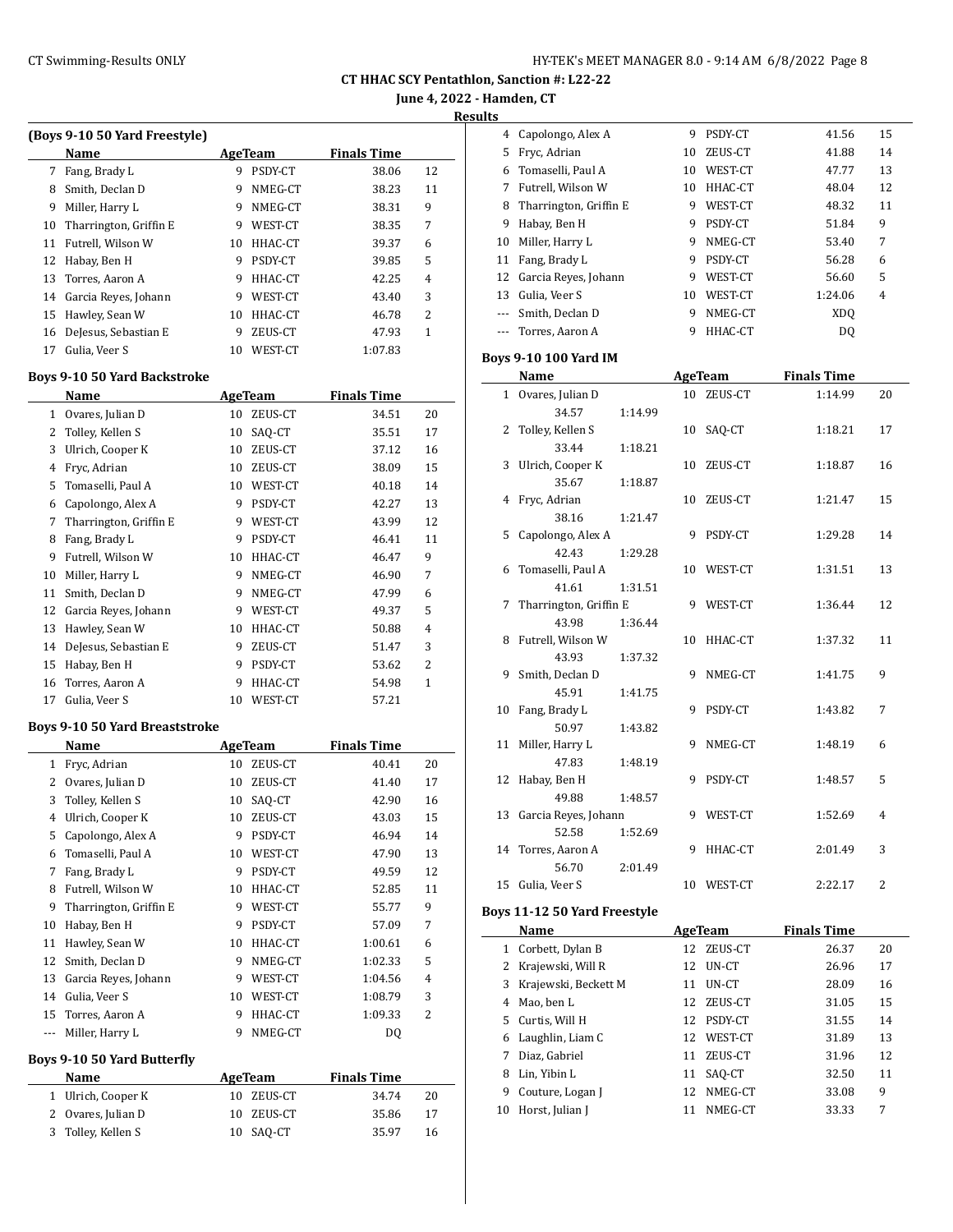| HY-TEK's MEET MANAGER 8.0 - 9:14 AM  6/8/2022  Page 9 |
|-------------------------------------------------------|
|-------------------------------------------------------|

--- Hansen, Chace L 11 WEST-CT DQ

**CT HHAC SCY Pentathlon, Sanction #: L22-22**

**June 4, 2022 - Hamden, CT**

### **Results**

|              | (Boys 11-12 50 Yard Freestyle)         |    |                |                    |                |
|--------------|----------------------------------------|----|----------------|--------------------|----------------|
|              | Name                                   |    | <b>AgeTeam</b> | <b>Finals Time</b> |                |
|              | 11 Wu, Jashan L                        | 11 | PSDY-CT        | 34.83              | 6              |
| 12           | Goldman, Sammy E                       | 12 | WEST-CT        | 35.81              | 5              |
| 13           | Charkow, David I                       |    | 12 HHAC-CT     | 36.20              | 4              |
| 14           | Lebedev, Nicholas V                    |    | 11 WEST-CT     | 36.50              | 3              |
| 15           | Ridley, Elliot                         |    | 12 PSDY-CT     | 38.10              | 2              |
| 16           | Hansen, Chace L                        |    | 11 WEST-CT     | 38.41              | 1              |
| 17           | Sanderson, Damon B                     |    | 11 WEST-CT     | 40.13              |                |
| 18           | Jain, Jay R                            |    | 11 WEST-CT     | 40.98              |                |
| 19           | Wang, Junyu                            | 11 | NMEG-CT        | 41.65              |                |
| 20           | Grigerick, Emery L                     |    | 11 WEST-CT     | 1:00.41            |                |
|              | <b>Boys 11-12 50 Yard Backstroke</b>   |    |                |                    |                |
|              | Name                                   |    | <b>AgeTeam</b> | <b>Finals Time</b> |                |
| $\mathbf{1}$ | Corbett, Dylan B                       |    | 12 ZEUS-CT     | 30.44              | 20             |
|              | 2 Krajewski, Will R                    | 12 | UN-CT          | 34.04              | 17             |
| 3            | Krajewski, Beckett M                   | 11 | UN-CT          | 34.77              | 16             |
| 4            | Mao, ben L                             | 12 | ZEUS-CT        | 36.17              | 15             |
| 5            | Laughlin, Liam C                       |    | 12 WEST-CT     | 36.76              | 14             |
| 6            | Diaz, Gabriel                          | 11 | ZEUS-CT        | 38.22              | 13             |
| 7            | Curtis, Will H                         |    | 12 PSDY-CT     | 38.83              | 12             |
| 8            | Lin, Yibin L                           | 11 |                | 39.57              | 11             |
| 9            |                                        |    | SAQ-CT         |                    | 9              |
|              | Wu, Jashan L                           | 11 | PSDY-CT        | 40.30              |                |
| 10           | Couture, Logan J                       |    | 12 NMEG-CT     | 41.04              | 7              |
| 11           | Charkow, David I                       |    | 12 HHAC-CT     | 41.47              | 6              |
| 12           | Horst, Julian J                        | 11 | NMEG-CT        | 41.93              | 5              |
| 13           | Ridley, Elliot                         |    | 12 PSDY-CT     | 43.39              | $\overline{4}$ |
| 14           | Sanderson, Damon B                     | 11 | WEST-CT        | 43.80              | 3              |
| 15           | Hansen, Chace L                        | 11 | WEST-CT        | 44.37              | 2              |
| 16           | Wang, Junyu                            | 11 | NMEG-CT        | 47.08              | 1              |
| 17           | Jain, Jay R                            |    | 11 WEST-CT     | 51.68              |                |
| 18           | Grigerick, Emery L                     |    | 11 WEST-CT     | 1:12.86            |                |
| $\cdots$     | Goldman, Sammy E                       | 12 | WEST-CT        | DQ                 |                |
| $\cdots$     | Lebedev, Nicholas V                    | 11 | WEST-CT        | DQ                 |                |
|              | <b>Boys 11-12 50 Yard Breaststroke</b> |    |                |                    |                |
|              | <b>Name</b>                            |    | <b>AgeTeam</b> | <b>Finals Time</b> |                |
| 1            | Krajewski, Will R                      |    | 12 UN-CT       | 32.99              | 20             |
| 2            | Krajewski, Beckett M                   | 11 | UN-CT          | 36.81              | 17             |
| 3            | Corbett, Dylan B                       | 12 | ZEUS-CT        | 37.28              | 16             |
| 4            | Curtis, Will H                         | 12 | PSDY-CT        | 40.67              | 15             |
| 5            | Lin, Yibin L                           | 11 | SAQ-CT         | 42.69              | 14             |
| 6            | Diaz, Gabriel                          | 11 | ZEUS-CT        | 43.16              | 13             |
| 7            | Mao, ben L                             | 12 | ZEUS-CT        | 44.05              | 12             |
| 8            | Laughlin, Liam C                       | 12 | WEST-CT        | 44.52              | 11             |
| 9            | Wu, Jashan L                           | 11 | PSDY-CT        | 45.52              | 9              |
| 10           | Goldman, Sammy E                       | 12 | WEST-CT        | 46.06              | 7              |
| 11           | Lebedev, Nicholas V                    | 11 | WEST-CT        | 46.17              | 6              |
| 12           | Horst, Julian J                        | 11 | NMEG-CT        | 46.28              | 5              |
| 13           | Couture, Logan J                       | 12 | NMEG-CT        | 48.09              | 4              |
| 14           | Ridley, Elliot                         | 12 | PSDY-CT        | 49.42              | 3              |
| 15           | Jain, Jay R                            | 11 | WEST-CT        | 51.35              | 2              |
| 16           | Charkow, David I                       | 12 | HHAC-CT        | 52.04              | 1              |
| 17           | Sanderson, Damon B                     | 11 | WEST-CT        | 52.66              |                |
| 18           | Wang, Junyu                            | 11 | NMEG-CT        | 1:00.13            |                |
| ---          | Grigerick, Emery L                     | 11 | WEST-CT        | DQ                 |                |
|              |                                        |    |                |                    |                |

|                          | Boys 11-12 50 Yard Butterfly      |                      |                    |              |
|--------------------------|-----------------------------------|----------------------|--------------------|--------------|
|                          | Name                              | <b>AgeTeam</b>       | <b>Finals Time</b> |              |
| 1                        | Corbett, Dylan B                  | 12<br>ZEUS-CT        | 28.75              | 20           |
|                          | 2 Krajewski, Will R               | 12<br>UN-CT          | 30.50              | 17           |
|                          | 3 Krajewski, Beckett M            | UN-CT<br>11          | 33.00              | 16           |
|                          | 4 Laughlin, Liam C                | 12 WEST-CT           | 34.07              | 15           |
|                          | 5 Mao, ben L                      | 12<br>ZEUS-CT        | 36.03              | 14           |
|                          | 6 Curtis, Will H                  | 12 PSDY-CT           | 37.23              | 13           |
| 7                        | Goldman, Sammy E                  | 12<br>WEST-CT        | 39.41              | 12           |
| 8                        | Lin, Yibin L                      | 11<br>SAQ-CT         | 39.66              | 11           |
| 9                        | Couture, Logan J                  | 12<br>NMEG-CT        | 41.76              | 9            |
| 10                       | Diaz, Gabriel                     | 11<br>ZEUS-CT        | 42.13              | 7            |
| 11                       | Horst, Julian J                   | 11<br>NMEG-CT        | 43.59              | 6            |
| 12                       | Sanderson, Damon B                | 11 WEST-CT           | 45.18              | 5            |
| 13                       | Hansen, Chace L                   | 11<br>WEST-CT        | 46.06              | 4            |
| 14                       | Jain, Jay R                       | 11 WEST-CT           | 50.35              | 3            |
| 15                       | Wang, Junyu                       | 11 NMEG-CT           | 55.08              | 2            |
|                          | 16 Charkow, David I               | 12 HHAC-CT           | 55.35              | $\mathbf{1}$ |
|                          | --- Grigerick, Emery L            | 11 WEST-CT           | DQ                 |              |
| $\overline{\phantom{a}}$ | Ridley, Elliot                    | 12 PSDY-CT           | DQ                 |              |
| $---$                    | Lebedev, Nicholas V               | 11 WEST-CT           | <b>DQ</b>          |              |
|                          |                                   |                      |                    |              |
|                          | <b>Boys 11-12 200 Yard IM</b>     |                      |                    |              |
|                          | Name                              | <b>AgeTeam</b>       | <b>Finals Time</b> |              |
| $\mathbf{1}$             | Corbett, Dylan B                  | 12 ZEUS-CT           | 2:24.71            | 20           |
|                          | 30.08<br>1:05.39                  | 1:51.20              | 2:24.71            |              |
| 2                        | Krajewski, Will R                 | 12 UN-CT             | 2:31.02            | 17           |
|                          | 31.65<br>1:13.57                  | 1:57.22              | 2:31.02            |              |
| 3                        | Krajewski, Beckett M              | 11 UN-CT             | 2:32.47            | 16           |
|                          | 34.15<br>1:16.84                  | 1:59.70              | 2:32.47            |              |
| 4                        | Laughlin, Liam C                  | 12 WEST-CT           | 2:44.22            | 15           |
|                          | 34.99<br>1:14.58                  | 2:05.92              | 2:44.22            |              |
| 5                        | Mao, ben L                        | 12 ZEUS-CT           | 2:49.91            | 14           |
|                          | 36.29<br>1:16.70<br>Diaz, Gabriel | 2:10.82<br>11        | 2:49.91<br>2:57.54 | 13           |
| 6                        |                                   | ZEUS-CT              |                    |              |
| 7                        | 43.82<br>1:24.05<br>Lin, Yibin L  | 2:18.75              | 2:57.54<br>2:59.89 | 12           |
|                          | 42.09<br>1:27.28                  | 11 SAQ-CT<br>2:21.94 | 2:59.89            |              |
| 8                        | Curtis, Will H                    | 12 PSDY-CT           | 3:02.78            | 11           |
|                          | 42.92<br>1:30.40                  | 2:25.29              | 3:02.78            |              |
| 9                        | Horst, Julian J                   | 11 NMEG-CT           | 3:03.83            | 9            |
|                          | 43.48<br>1:29.70                  | 2:23.70              |                    |              |
| 10                       | Couture, Logan J                  | 12 NMEG-CT           | 3:03.83<br>3:07.10 | 7            |
|                          | 40.62<br>1:30.00                  | 2:25.54              | 3:07.10            |              |
| 11                       | Goldman, Sammy E                  | 12 WEST-CT           | 3:08.06            | 6            |
|                          | 40.09<br>1:28.35                  | 2:23.11              | 3:08.06            |              |
| 12                       | Wu, Jashan L                      | 11 PSDY-CT           | 3:14.91            | 5            |
|                          | 43.62<br>1:35.17                  | 2:35.29              | 3:14.91            |              |
| 13                       | Hansen, Chace L                   | 11 WEST-CT           | 3:25.34            | 4            |
|                          | 44.20<br>1:38.48                  | 2:40.59              | 3:25.34            |              |
| ---                      | Sanderson, Damon B                | 11 WEST-CT           | DQ                 |              |
|                          | 44.62<br>1:36.24                  | 2:41.76              | DQ                 |              |
|                          | Wang, Junyu                       | 11 NMEG-CT           | <b>DQ</b>          |              |
|                          | 55.12<br>1:51.95                  | 3:03.45              | <b>DQ</b>          |              |
|                          |                                   |                      |                    |              |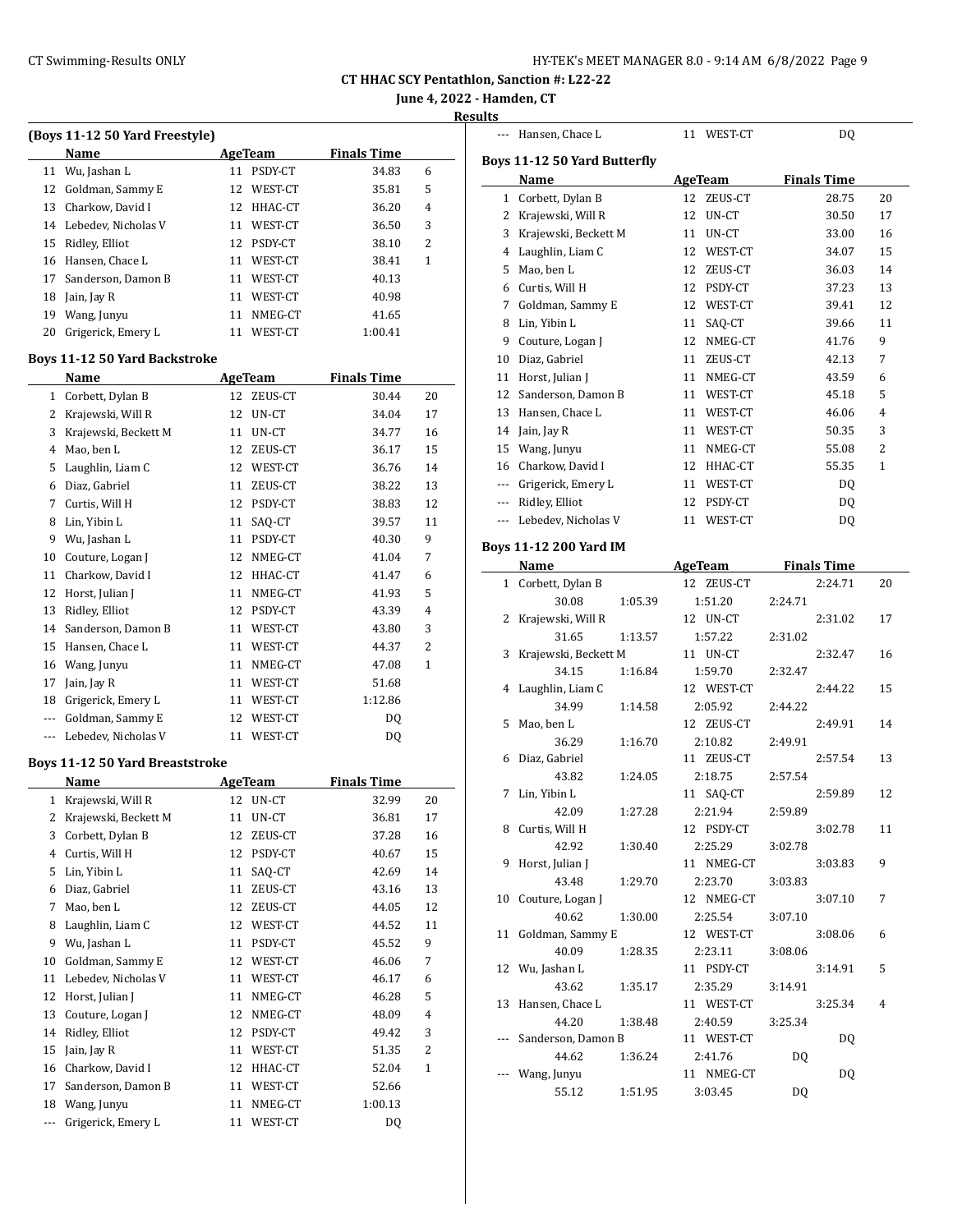| HY-TEK's MEET MANAGER 8.0 - 9:14 AM 6/8/2022 Page 10 |  |  |  |
|------------------------------------------------------|--|--|--|
|------------------------------------------------------|--|--|--|

**June 4, 2022 - Hamden, CT**

**Results**

| (Boys 11-12 200 Yard IM) |                         |         |                |                    |                |  |  |  |
|--------------------------|-------------------------|---------|----------------|--------------------|----------------|--|--|--|
|                          | Name                    |         | AgeTeam        | <b>Finals Time</b> |                |  |  |  |
|                          | Charkow, David I        |         | HHAC-CT<br>12. |                    | DQ             |  |  |  |
|                          | 53.82                   | 1:44.99 | 2:52.35        | DO.                |                |  |  |  |
|                          | Ridley, Elliot          |         | PSDY-CT<br>12. |                    | DO.            |  |  |  |
|                          | 44.26                   | 1:34.37 | 2:35.38        | DO                 |                |  |  |  |
|                          | --- Lebedev, Nicholas V |         | WEST-CT<br>11  |                    | D <sub>0</sub> |  |  |  |
|                          | 41.78                   | 1:29.84 | 2:24.89        | DO.                |                |  |  |  |
|                          | Jain, Jay R             |         | WEST-CT<br>11  |                    | DO.            |  |  |  |
|                          | 49.39                   | 1:41.72 | 2:44.33        | DO                 |                |  |  |  |

### **Boys 13-14 100 Yard Freestyle**

|    | Name                 |         |    | AgeTeam    | <b>Finals Time</b> |    |  |
|----|----------------------|---------|----|------------|--------------------|----|--|
|    | 1 Mora, Noah D       |         |    | 13 ZEUS-CT | 56.80              | 20 |  |
|    | 27.97                | 56.80   |    |            |                    |    |  |
| 2  | Bershtein, Cody S    |         |    | 13 HHAC-CT | 57.57              | 17 |  |
|    | 27.58                | 57.57   |    |            |                    |    |  |
| 3  | Chavez, Oscar        |         |    | 13 ZEUS-CT | 58.28              | 16 |  |
|    | 28.08                | 58.28   |    |            |                    |    |  |
| 4  | Riccobono, Max D     |         |    | 14 ZEUS-CT | 1:00.76            | 15 |  |
|    | 29.86                | 1:00.76 |    |            |                    |    |  |
| 5. | Natlo, Brendan W     |         |    | 13 ZEUS-CT | 1:01.75            | 14 |  |
|    | 29.64                | 1:01.75 |    |            |                    |    |  |
| 6  | Haines, Tucker J     |         |    | 14 SAQ-CT  | 1:03.06            | 13 |  |
|    | 30.90                | 1:03.06 |    |            |                    |    |  |
| 7  | Reinoso, Sebastian J |         |    | 13 ZEUS-CT | 1:05.63            | 12 |  |
|    | 31.36                | 1:05.63 |    |            |                    |    |  |
| 8  | Chasteen, Bobby F    |         |    | 14 CAC-CT  | 1:09.58            | 11 |  |
|    | 33.24                | 1:09.58 |    |            |                    |    |  |
| 9  | Torres, Troy D       |         | 13 | HHAC-CT    | 1:12.93            | 9  |  |
|    | 35.01                | 1:12.93 |    |            |                    |    |  |

### **Boys 13-14 100 Yard Backstroke**

|    | Name                 |         |    | <b>AgeTeam</b> | <b>Finals Time</b> |    |
|----|----------------------|---------|----|----------------|--------------------|----|
|    | 1 Vitiello, Wyatt N  |         |    | 14 ZEUS-CT     | 57.75              | 20 |
|    | 29.12                | 57.75   |    |                |                    |    |
|    | 2 Bershtein, Cody S  |         |    | 13 HHAC-CT     | 1:05.44            | 17 |
|    | 31.60                | 1:05.44 |    |                |                    |    |
| 3  | Riccobono, Max D     |         |    | 14 ZEUS-CT     | 1:08.33            | 16 |
|    | 34.64                | 1:08.33 |    |                |                    |    |
|    | 4 Mora, Noah D       |         |    | 13 ZEUS-CT     | 1:10.69            | 15 |
|    | 34.66                | 1:10.69 |    |                |                    |    |
| 5. | Natlo, Brendan W     |         |    | 13 ZEUS-CT     | 1:15.48            | 14 |
|    | 36.73                | 1:15.48 |    |                |                    |    |
| 6  | Reinoso, Sebastian J |         |    | 13 ZEUS-CT     | 1:15.96            | 13 |
|    | 37.11                | 1:15.96 |    |                |                    |    |
| 7  | Haines, Tucker J     |         |    | 14 SAQ-CT      | 1:17.27            | 12 |
|    | 39.54                | 1:17.27 |    |                |                    |    |
| 8  | Chavez, Oscar        |         |    | 13 ZEUS-CT     | 1:18.11            | 11 |
|    | 37.93                | 1:18.11 |    |                |                    |    |
| 9  | Chasteen, Bobby F    |         |    | 14 CAC-CT      | 1:18.58            | 9  |
|    | 38.34                | 1:18.58 |    |                |                    |    |
| 10 | Torres, Troy D       |         | 13 | HHAC-CT        | 1:21.47            | 7  |
|    | 40.46                | 1:21.47 |    |                |                    |    |

|    | <b>Boys 13-14 100 Yard Breaststroke</b> |         |    |                |                    |    |  |  |
|----|-----------------------------------------|---------|----|----------------|--------------------|----|--|--|
|    | Name                                    |         |    | <b>AgeTeam</b> | <b>Finals Time</b> |    |  |  |
|    | 1 Vitiello, Wyatt N                     |         |    | 14 ZEUS-CT     | 1:06.42            | 20 |  |  |
|    | 31.51                                   | 1:06.42 |    |                |                    |    |  |  |
|    | 2 Bershtein, Cody S                     |         |    | 13 HHAC-CT     | 1:13.92            | 17 |  |  |
|    | 35.54                                   | 1:13.92 |    |                |                    |    |  |  |
| 3  | Riccobono, Max D                        |         |    | 14 ZEUS-CT     | 1:22.40            | 16 |  |  |
|    | 39.38                                   | 1:22.40 |    |                |                    |    |  |  |
| 4  | Chavez, Oscar                           |         |    | 13 ZEUS-CT     | 1:25.66            | 15 |  |  |
|    | 39.98                                   | 1:25.66 |    |                |                    |    |  |  |
| 5. | Haines, Tucker J                        |         |    | 14 SAO-CT      | 1:27.72            | 14 |  |  |
|    | 42.92                                   | 1:27.72 |    |                |                    |    |  |  |
| 6  | Natlo, Brendan W                        |         | 13 | ZEUS-CT        | 1:28.65            | 13 |  |  |
|    | 41.01                                   | 1:28.65 |    |                |                    |    |  |  |
| 7  | Reinoso, Sebastian J                    |         |    | 13 ZEUS-CT     | 1:30.73            | 12 |  |  |
|    | 43.14                                   | 1:30.73 |    |                |                    |    |  |  |
| 8  | Chasteen, Bobby F                       |         |    | 14 CAC-CT      | 1:34.49            | 11 |  |  |
|    | 44.15                                   | 1:34.49 |    |                |                    |    |  |  |
| 9  | Torres, Troy D                          |         |    | 13 HHAC-CT     | 1:36.24            | 9  |  |  |
|    | 46.85                                   | 1:36.24 |    |                |                    |    |  |  |
|    | Mora, Noah D                            |         | 13 | ZEUS-CT        | DQ                 |    |  |  |
|    | 39.72                                   | DQ      |    |                |                    |    |  |  |

# **Boys 13-14 100 Yard Butterfly**

|              | Name                 |         |    | AgeTeam    | <b>Finals Time</b> |    |
|--------------|----------------------|---------|----|------------|--------------------|----|
| $\mathbf{1}$ | Bershtein, Cody S    |         |    | 13 HHAC-CT | 1:02.34            | 20 |
|              | 29.31                | 1:02.34 |    |            |                    |    |
| 2            | Mora, Noah D         |         | 13 | ZEUS-CT    | 1:06.35            | 17 |
|              | 31.05                | 1:06.35 |    |            |                    |    |
| 3            | Chavez, Oscar        |         | 13 | ZEUS-CT    | 1:07.62            | 16 |
|              | 30.60                | 1:07.62 |    |            |                    |    |
| 4            | Riccobono, Max D     |         |    | 14 ZEUS-CT | 1:14.01            | 15 |
|              | 34.36                | 1:14.01 |    |            |                    |    |
| 5.           | Haines, Tucker J     |         |    | 14 SAO-CT  | 1:17.35            | 14 |
|              | 35.91                | 1:17.35 |    |            |                    |    |
| 6            | Natlo, Brendan W     |         | 13 | ZEUS-CT    | 1:19.93            | 13 |
|              | 36.61                | 1:19.93 |    |            |                    |    |
| 7            | Torres, Troy D       |         | 13 | HHAC-CT    | 1:28.95            | 12 |
|              | 40.12                | 1:28.95 |    |            |                    |    |
| 8            | Chasteen, Bobby F    |         |    | 14 CAC-CT  | 1:31.64            | 11 |
|              | 40.95                | 1:31.64 |    |            |                    |    |
|              | Reinoso, Sebastian J |         | 13 | ZEUS-CT    | DQ                 |    |
|              | 38.75                | DQ      |    |            |                    |    |

# **Boys 13-14 200 Yard IM**

|    | Name                |         | AgeTeam       | <b>Finals Time</b> |    |
|----|---------------------|---------|---------------|--------------------|----|
| 1  | Vitiello, Wyatt N   |         | ZEUS-CT<br>14 | 2:03.62            | 20 |
|    | 27.34               | 58.03   | 1:35.25       | 2:03.62            |    |
|    | 2 Bershtein, Cody S |         | HHAC-CT<br>13 | 2:20.40            | 17 |
|    | 29.18               | 1:05.83 | 1:47.84       | 2:20.40            |    |
| 3  | Mora, Noah D        |         | ZEUS-CT<br>13 | 2:20.45            | 16 |
|    | 29.67               | 1:07.75 | 1:49.39       | 2:20.45            |    |
| 4  | Riccobono, Max D    |         | ZEUS-CT<br>14 | 2:28.91            | 15 |
|    | 32.02               | 1:08.57 | 1:55.57       | 2:28.91            |    |
| 5. | Chavez, Oscar       |         | ZEUS-CT<br>13 | 2:33.80            | 14 |
|    | 30.95               | 1:11.94 | 1:59.70       | 2:33.80            |    |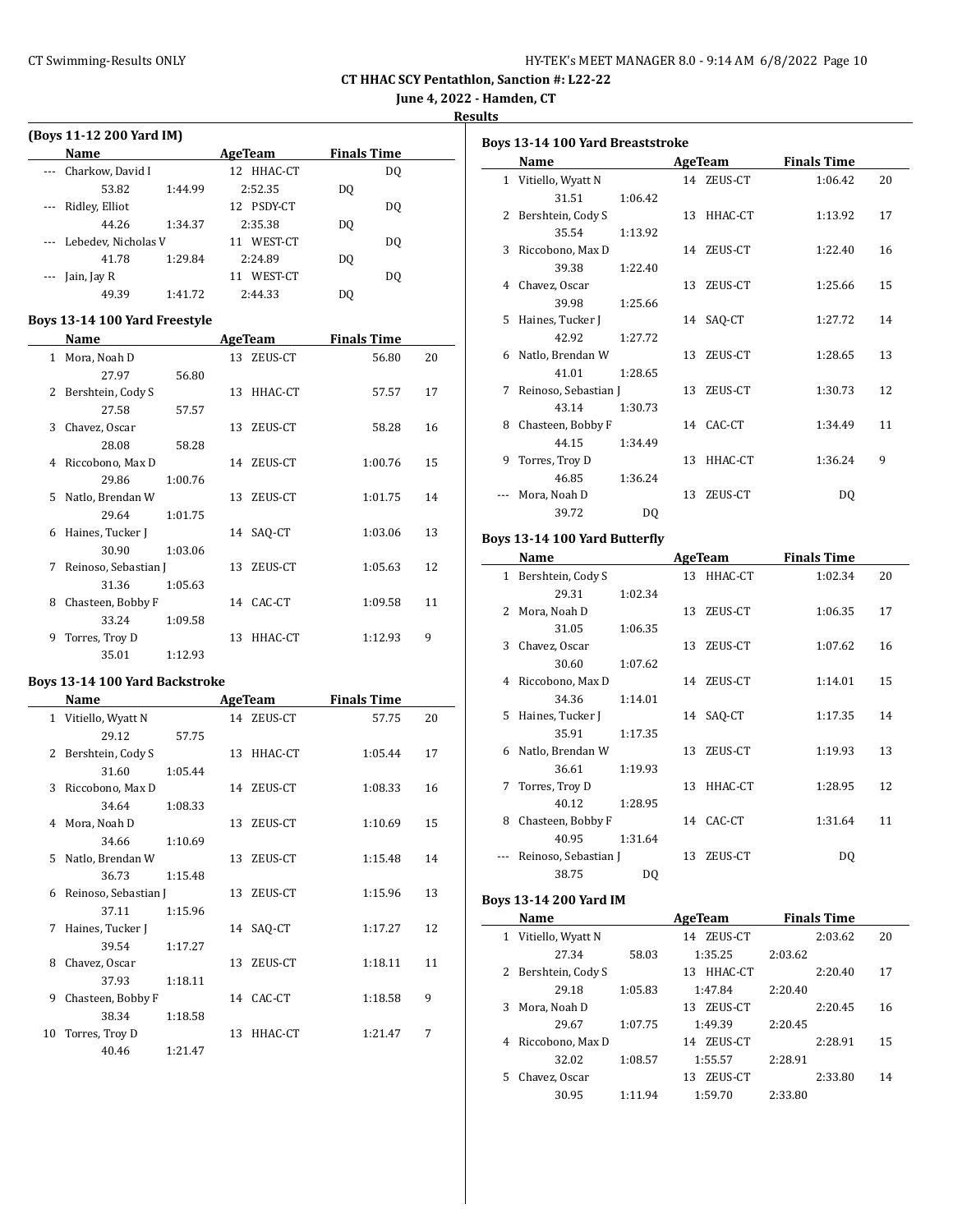**June 4, 2022 - Hamden, CT**

**Results**

|    | (Boys 13-14 200 Yard IM) |         |                |         |                    |    |
|----|--------------------------|---------|----------------|---------|--------------------|----|
|    | Name                     |         | AgeTeam        |         | <b>Finals Time</b> |    |
| 6  | Natlo, Brendan W         |         | ZEUS-CT<br>13. |         | 2:35.22            | 13 |
|    | 36.44                    | 1:14.25 | 2:03.01        | 2:35.22 |                    |    |
| 7  | Haines, Tucker J         |         | 14 SAQ-CT      |         | 2:39.63            | 12 |
|    | 34.41                    | 1:16.84 | 2:03.70        | 2:39.63 |                    |    |
| 8  | Reinoso, Sebastian J     |         | ZEUS-CT<br>13. |         | 2:45.68            | 11 |
|    | 38.92                    | 1:20.47 | 2.11.22        | 2:45.68 |                    |    |
| 9  | Chasteen, Bobby F        |         | 14 CAC-CT      |         | 2:51.88            | 9  |
|    | 39.84                    | 1:22.25 | 2:13.13        | 2:51.88 |                    |    |
| 10 | Torres, Troy D           |         | HHAC-CT<br>13  |         | 2:56.30            | 7  |
|    | 41.16                    | 1:26.87 | 2:19.86        | 2:56.30 |                    |    |

### **Boys 15 & Over 100 Yard Freestyle**

|    | Name                   |         |    | <b>AgeTeam</b> | <b>Finals Time</b> |              |
|----|------------------------|---------|----|----------------|--------------------|--------------|
|    | 1 Kvashchuk, Mike      |         |    | 16 ZEUS-CT     | 48.75              | 20           |
|    | 23.16                  | 48.75   |    |                |                    |              |
| 2  | Flores, Kris S         |         |    | 15 ZEUS-CT     | 49.31              | 17           |
|    | 23.95                  | 49.31   |    |                |                    |              |
| 3  | Leite, Marcelo         |         |    | 19 ZEUS-CT     | 49.52              | 16           |
|    | 24.00                  | 49.52   |    |                |                    |              |
|    | 4 Zullo, Lorenzo R     |         |    | 17 ZEUS-CT     | 49.73              | 15           |
|    | 23.88                  | 49.73   |    |                |                    |              |
| 5  | Padda, Rajkaran S      |         | 17 | ZEUS-CT        | 51.40              | 14           |
|    | 25.31                  | 51.40   |    |                |                    |              |
|    | 6 Mendoza, Lance M     |         |    | 15 HHAC-CT     | 52.41              | 13           |
|    | 25.16                  | 52.41   |    |                |                    |              |
| 7  | Kwait, Nathaniel T     |         |    | 18 ZEUS-CT     | 53.53              | 12           |
|    | 26.00                  | 53.53   |    |                |                    |              |
| 8  | Beckham, Zach T        |         |    | 16 SAQ-CT      | 54.41              | 11           |
|    | 26.33                  | 54.41   |    |                |                    |              |
|    | 9 Ames, Andrew R       |         | 17 | HHAC-CT        | 54.60              | 9            |
|    | 26.30                  | 54.60   |    |                |                    |              |
|    | 10 Beckham, Riley G    |         |    | 20 SAQ-CT      | 54.69              | 7            |
|    | 25.88                  | 54.69   |    |                |                    |              |
|    | 11 Gentil, Matt J      |         |    | 15 UN-CT       | 56.24              | 6            |
|    | 27.00                  | 56.24   |    |                |                    |              |
|    | 12 Startz, Alexander C |         | 15 | NMEG-CT        | 57.28              | 5            |
|    | 27.06                  | 57.28   |    |                |                    |              |
|    | 13 Mora, Nico          |         |    | 15 ZEUS-CT     | 57.95              | 4            |
|    | 27.80                  | 57.95   |    |                |                    |              |
|    | 14 Ramos Jr, Danny     |         |    | 15 ZEUS-CT     | 1:01.07            | 3            |
|    | 28.95                  | 1:01.07 |    |                |                    |              |
|    | 15 Lucas, Nick P       |         |    | 15 PSDY-CT     | 1:03.56            | 2            |
|    | 30.61                  | 1:03.56 |    |                |                    |              |
| 16 | Hoyos, Diego*          |         | 15 | HHAC-CT        | 1:06.70            | $\mathbf{1}$ |
|    | 31.68                  | 1:06.70 |    |                |                    |              |

#### **Boys 15 & Over 100 Yard Backstroke**

L

| <b>Name</b>          |       | AgeTeam        | <b>Finals Time</b> |    |
|----------------------|-------|----------------|--------------------|----|
| Kvashchuk, Mike<br>1 |       | 16 ZEUS-CT     | 54.34              | 20 |
| 26.10                | 54.34 |                |                    |    |
| 2 Leite, Marcelo     |       | ZEUS-CT<br>19. | 54.74              | 17 |
| 26.97                | 54.74 |                |                    |    |
| Flores, Kris S<br>3  |       | 15 ZEUS-CT     | 55.71              | 16 |
| 28.16                | 55.71 |                |                    |    |

| э  |                     |         |    |            |         |    |
|----|---------------------|---------|----|------------|---------|----|
| 4  | Mendoza, Lance M    |         |    | 15 HHAC-CT | 59.91   | 15 |
|    | 28.93               | 59.91   |    |            |         |    |
| 5. | Zullo, Lorenzo R    |         | 17 | ZEUS-CT    | 1:01.43 | 14 |
|    | 29.77               | 1:01.43 |    |            |         |    |
| 6  | Beckham, Riley G    |         | 20 | SAQ-CT     | 1:01.50 | 13 |
|    | 29.21               | 1:01.50 |    |            |         |    |
| 7  | Startz, Alexander C |         | 15 | NMEG-CT    | 1:04.55 | 12 |
|    | 31.21               | 1:04.55 |    |            |         |    |
| 8  | Mora, Nico          |         | 15 | ZEUS-CT    | 1:06.69 | 11 |
|    | 33.08               | 1:06.69 |    |            |         |    |
| 9  | Ames, Andrew R      |         | 17 | HHAC-CT    | 1:07.20 | 9  |
|    | 32.89               | 1:07.20 |    |            |         |    |
| 10 | Gentil, Matt J      |         | 15 | UN-CT      | 1:10.30 | 7  |
|    | 34.51               | 1:10.30 |    |            |         |    |
| 11 | Hoyos, Diego*       |         | 15 | HHAC-CT    | 1:16.49 | 6  |
| 12 | Lucas, Nick P       |         | 15 | PSDY-CT    | 1:17.27 | 5  |
|    | 38.25               | 1:17.27 |    |            |         |    |
| 13 | Ramos Jr, Danny     |         | 15 | ZEUS-CT    | 1:17.90 | 4  |
|    | 38.20               | 1:17.90 |    |            |         |    |

### **Boys 15 & Over 100 Yard Breaststroke**

|   | <b>Name</b>           |         |    | AgeTeam    | <b>Finals Time</b> |    |
|---|-----------------------|---------|----|------------|--------------------|----|
|   | 1 Herrmann, Rian      |         |    | 17 ZEUS-CT | 59.78              | 20 |
|   | 28.46                 | 59.78   |    |            |                    |    |
|   | 2 Flores, Kris S      |         |    | 15 ZEUS-CT | 1:02.93            | 17 |
|   | 29.66                 | 1:02.93 |    |            |                    |    |
|   | 3 Kvashchuk, Mike     |         |    | 16 ZEUS-CT | 1:03.91            | 16 |
|   | 30.17                 | 1:03.91 |    |            |                    |    |
|   | 4 Cunniffe, Finn      |         |    | 17 ZEUS-CT | 1:05.85            | 15 |
|   | 31.19                 | 1:05.85 |    |            |                    |    |
|   | 5 Gentil, Matt J      |         |    | 15 UN-CT   | 1:06.58            | 14 |
|   | 31.22                 | 1:06.58 |    |            |                    |    |
|   | 6 Mendoza, Lance M    |         |    | 15 HHAC-CT | 1:12.54            | 13 |
|   | 34.23                 | 1:12.54 |    |            |                    |    |
| 7 | Mora, Nico            |         |    | 15 ZEUS-CT | 1:15.17            | 12 |
|   | 35.20                 | 1:15.17 |    |            |                    |    |
|   | 8 Startz, Alexander C |         |    | 15 NMEG-CT | 1:16.95            | 11 |
|   | 36.31                 | 1:16.95 |    |            |                    |    |
|   | 9 Lucas, Nick P       |         |    | 15 PSDY-CT | 1:21.73            | 9  |
|   | 38.88                 | 1:21.73 |    |            |                    |    |
|   | 10 Ames, Andrew R     |         | 17 | HHAC-CT    | 1:24.10            | 7  |
|   | 39.83                 | 1:24.10 |    |            |                    |    |
|   | 11 Ramos Jr, Danny    |         |    | 15 ZEUS-CT | 1:26.12            | 6  |
|   | 40.15                 | 1:26.12 |    |            |                    |    |
|   | 12 Hoyos, Diego*      |         | 15 | HHAC-CT    | 1:35.22            | 5  |
|   | 43.35                 | 1:35.22 |    |            |                    |    |

# **Boys 15 & Over 100 Yard Butterfly**

 $\frac{1}{2}$ 

|   | Name              |       |    | AgeTeam    | <b>Finals Time</b> |    |
|---|-------------------|-------|----|------------|--------------------|----|
| 1 | Herrmann, Rian    |       | 17 | ZEUS-CT    | 52.71              | 20 |
|   | 24.83             | 52.71 |    |            |                    |    |
| 2 | Flores, Kris S    |       |    | 15 ZEUS-CT | 54.40              | 17 |
|   | 25.69             | 54.40 |    |            |                    |    |
| 3 | Padda, Rajkaran S |       | 17 | ZEUS-CT    | 55.59              | 16 |
|   | 26.27             | 55.59 |    |            |                    |    |
|   | Zullo, Lorenzo R  |       |    | ZEUS-CT    | 56.07              | 15 |
|   | 25.87             | 56.07 |    |            |                    |    |